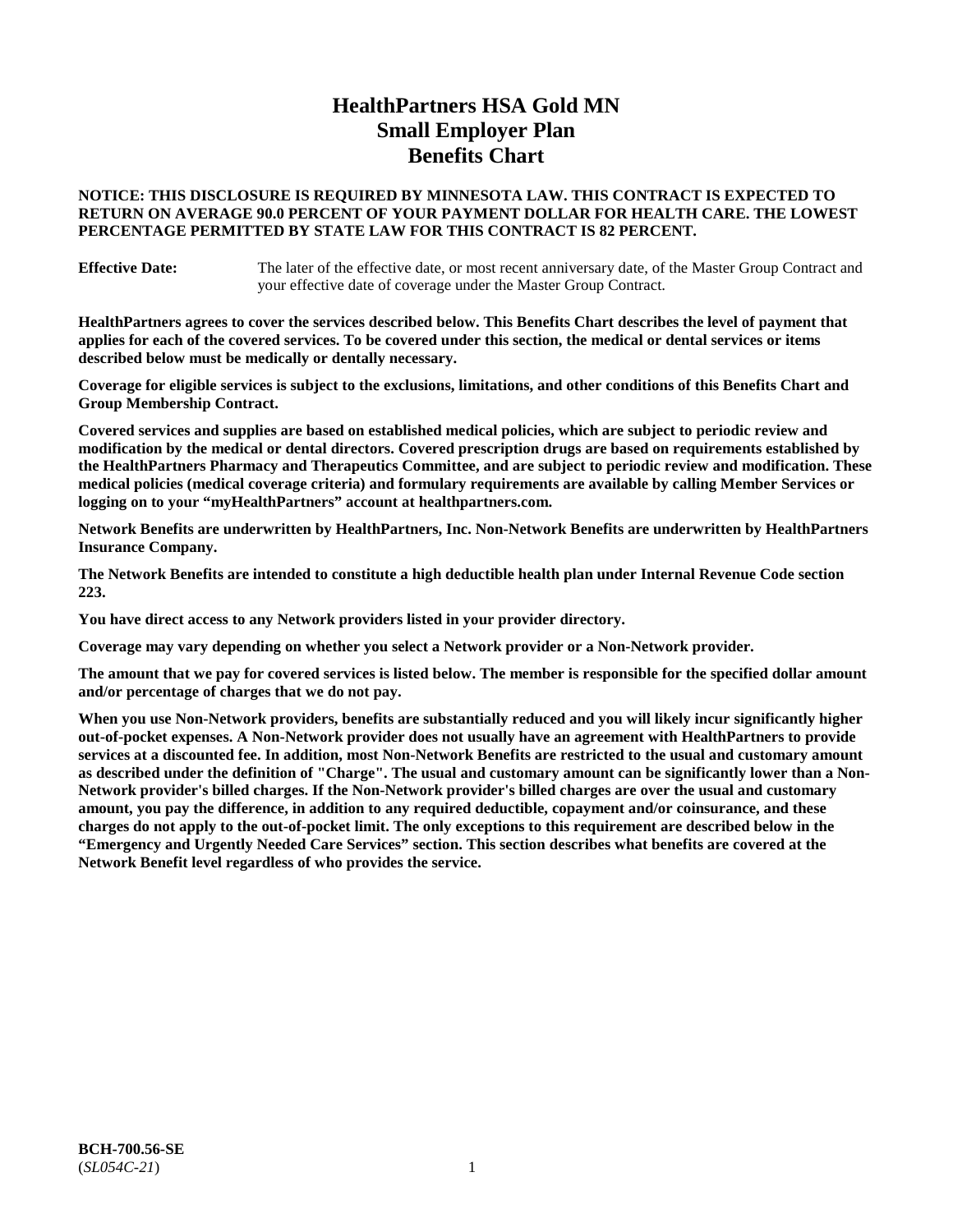# **These definitions apply to this Benefits Chart. They also apply to the Contract.**

| <b>Biosimilar Drugs:</b> | A prescription drug, approved by the Food and Drug Administration (FDA), that the FDA has<br>determined is biosimilar to and interchangeable with a biological brand name drug. Biosimilar<br>drugs are not considered generic drugs and are not covered under the generic drug benefit.                                                                                                                                                                                                                                                                                                                                           |
|--------------------------|------------------------------------------------------------------------------------------------------------------------------------------------------------------------------------------------------------------------------------------------------------------------------------------------------------------------------------------------------------------------------------------------------------------------------------------------------------------------------------------------------------------------------------------------------------------------------------------------------------------------------------|
| <b>Brand Name Drug:</b>  | A prescription drug, approved by the Food and Drug Administration (FDA), that is manufactured,<br>sold, or licensed for sale under a trademark by the pharmaceutical company that originally<br>researched and developed the drug. Brand name drugs have the same active-ingredient formula as<br>the generic version of the drug. However, generic drugs are manufactured and sold by other drug<br>manufacturers and are generally not available until after the patent on the brand name drug has<br>expired. A few brand name drugs may be covered at the generic drug benefit level if this is<br>indicated on the formulary. |
| <b>Calendar Year:</b>    | This is the 12-month period beginning 12:01 A.M. Central Time, on January 1, and ending 12:00<br>A.M. Central Time of the next following December 31.                                                                                                                                                                                                                                                                                                                                                                                                                                                                              |
| <b>Charge:</b>           | For covered services delivered by participating network providers, this is the provider's discounted<br>charge for a given medical/surgical service, procedure or item.                                                                                                                                                                                                                                                                                                                                                                                                                                                            |
|                          | For covered services delivered by non-network providers, a contracted rate may apply if such<br>arrangement is available to HealthPartners.                                                                                                                                                                                                                                                                                                                                                                                                                                                                                        |
|                          | For the Usual and Customary charge for covered services delivered by non-network providers, our<br>payment is calculated using one of the following options to be determined at HealthPartners'<br>discretion: 1) a percentage of the Medicare fee schedule; 2) a comparable schedule if the services<br>is not on the Medicare fee schedule; 3) a commercially reasonable rate for such service.                                                                                                                                                                                                                                  |
|                          | The Usual and Customary Charge is the maximum amount allowed that we consider in the<br>calculation of the payment of charges incurred for certain covered services. You must pay for any<br>charges above the usual and customary charge, and they do not apply to the out-of-pocket limit.                                                                                                                                                                                                                                                                                                                                       |
|                          | A charge is incurred for covered ambulatory medical and surgical services, on the date the service<br>or item is provided. A charge is incurred for covered inpatient services, on the date of admission to<br>a hospital. To be covered, a charge must be incurred on or after the member's effective date and<br>on or before the termination date.                                                                                                                                                                                                                                                                              |
| Copayment/Coinsurance:   | The specified dollar amount, or percentage, of charges incurred for covered services, which we do<br>not pay, but which a member must pay, each time a member receives certain medical services,<br>procedures or items. Our payment for those covered services or items begins after the copayment<br>or coinsurance is satisfied. Covered services or items requiring a copayment or coinsurance are<br>specified in this Benefits Chart.                                                                                                                                                                                        |
|                          | For services provided by a network provider:                                                                                                                                                                                                                                                                                                                                                                                                                                                                                                                                                                                       |
|                          | An amount which is listed as a flat dollar copayment is applied to a network provider's discounted<br>charges for a given service. However, if the network provider's discounted charge for a service or<br>item is less than the flat dollar copayment, you will pay the network provider's discounted charge.<br>An amount which is listed as a percentage of charges or coinsurance is based on the network<br>provider's discounted charges, calculated at the time the claim is processed, which may include an<br>agreed upon fee schedule rate for case rate or withhold arrangements.                                      |
|                          | For services provided by a non-network provider:                                                                                                                                                                                                                                                                                                                                                                                                                                                                                                                                                                                   |
|                          | Any copayment or coinsurance is applied to the lesser of the provider's charges or the usual and<br>customary charge for a service.                                                                                                                                                                                                                                                                                                                                                                                                                                                                                                |
|                          | A copayment or coinsurance is due at the time a service is provided, or when billed by the<br>provider. The copayment or coinsurance applicable for a scheduled visit with a network provider<br>will be collected for each visit, late cancellation and failed appointment. Services may not be<br>withheld for failure to pay a deductible or coinsurance at or prior to the time of service.                                                                                                                                                                                                                                    |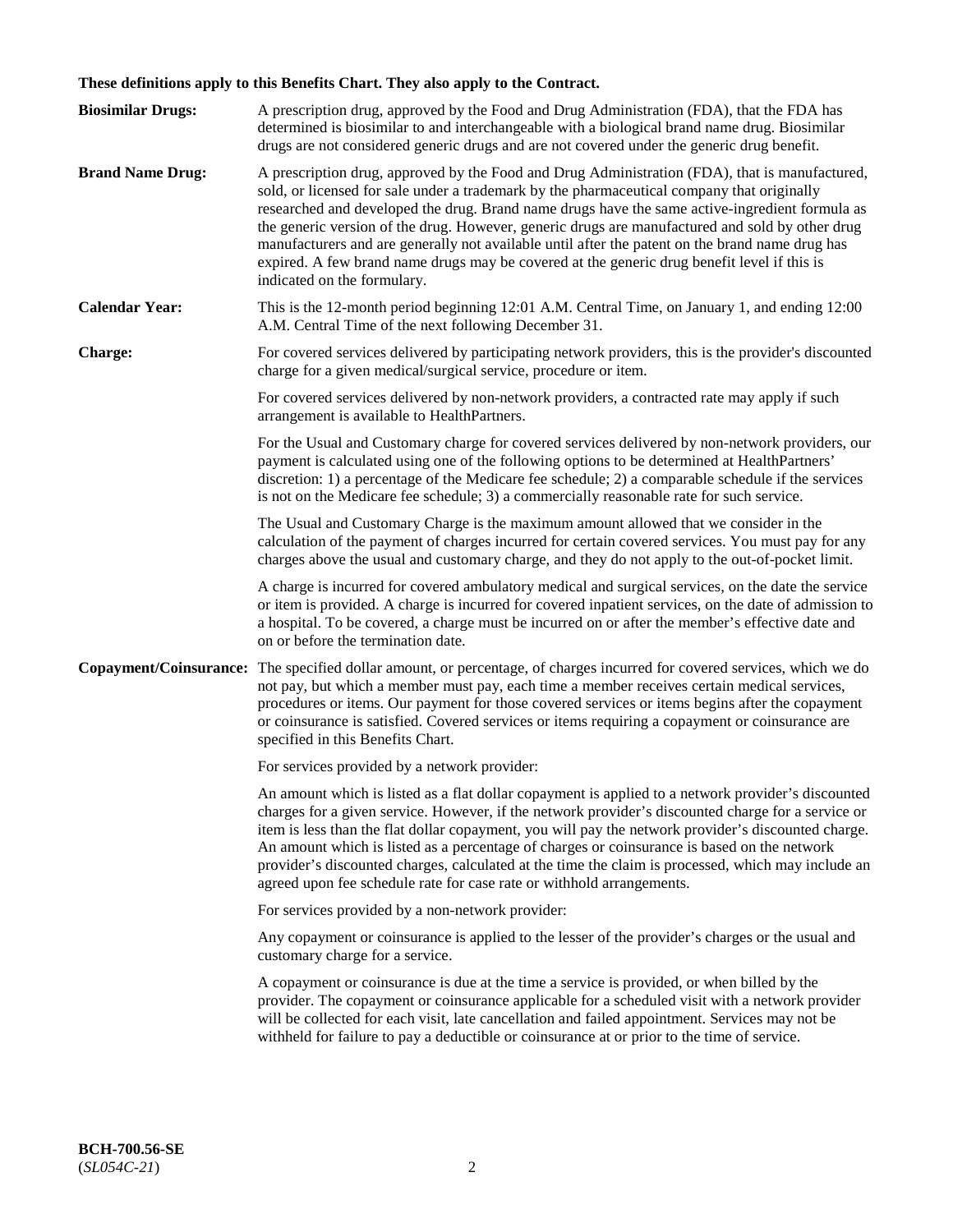| Deductible:       | The specified dollar amount of charges incurred for covered services, which we do not pay, but a<br>member or a family has to pay first in a calendar year. Our payment for those services or items<br>begins after the deductible is satisfied. For network providers, the amount of the charges that apply<br>to the deductible are based on the network provider's discounted charges, calculated at the time<br>the claim is processed, which may include an agreed upon fee schedule rate for case rate or<br>withhold arrangements. For non-network providers, the amount of charges that apply to the<br>deductible are the lesser of the provider's charges or the usual and customary charge for a service.                                                                                                                                                                                                                                                                                                                                                                                                                                                                                                                                             |
|-------------------|------------------------------------------------------------------------------------------------------------------------------------------------------------------------------------------------------------------------------------------------------------------------------------------------------------------------------------------------------------------------------------------------------------------------------------------------------------------------------------------------------------------------------------------------------------------------------------------------------------------------------------------------------------------------------------------------------------------------------------------------------------------------------------------------------------------------------------------------------------------------------------------------------------------------------------------------------------------------------------------------------------------------------------------------------------------------------------------------------------------------------------------------------------------------------------------------------------------------------------------------------------------|
|                   | Any amounts paid or reimbursed by a third party, including but not limited to: point of service<br>rebates, manufacturer coupons, manufacturer debit cards or other forms of direct reimbursement to<br>a member for a product or service, will not apply toward your deductible, to the extent permitted<br>under state and federal law.                                                                                                                                                                                                                                                                                                                                                                                                                                                                                                                                                                                                                                                                                                                                                                                                                                                                                                                        |
|                   | All services are subject to the deductible unless otherwise indicated below in this Benefits Chart.                                                                                                                                                                                                                                                                                                                                                                                                                                                                                                                                                                                                                                                                                                                                                                                                                                                                                                                                                                                                                                                                                                                                                              |
| <b>Formulary:</b> | This is a current list, which may be revised from time to time, of formulary prescription drugs,<br>medications, equipment and supplies covered by us as indicated in the Benefits Chart which are<br>covered at the highest benefit level. Some drugs may require prior authorization to be covered as<br>formulary drugs. You may be granted an exception to the formulary that is available to you upon<br>request. These guidelines and procedures include exceptions to the formulary for anti-psychotic<br>prescription drugs prescribed to treat emotional disturbances or mental illness if your health care<br>provider (1) indicates to the dispensing pharmacist, orally or in writing, that the prescription must<br>be dispensed as indicated and (2) certifies in writing to us that the prescribed drug will best treat<br>your condition. Also, you may continue to receive certain non-formulary prescription drugs for<br>diagnosed mental illness or emotional disturbance when our formulary changes or you change<br>health plans for up to one year following the change. We also have written guidelines and<br>procedures for granting formulary exceptions for other drugs that are available to you upon request<br>or on our website. |
|                   | HMO Formulary Exception Process (including antipsychotic drugs). If you are prescribed a<br>drug, we must promptly grant you an exception to our formulary when your health care provider<br>indicates to us that:                                                                                                                                                                                                                                                                                                                                                                                                                                                                                                                                                                                                                                                                                                                                                                                                                                                                                                                                                                                                                                               |
|                   | (1) the formulary drug causes an adverse reaction to the patient;<br>(2) the formulary drug is contraindicated for the patient; or<br>(3) the health care provider demonstrates that the prescription drug must be dispensed as written<br>to provide maximum medical benefit to the patient.                                                                                                                                                                                                                                                                                                                                                                                                                                                                                                                                                                                                                                                                                                                                                                                                                                                                                                                                                                    |
|                   | The formulary, and information on drugs that require authorization, are available by calling<br>Member Services or logging on to your "myHealthPartners" account at healthpartners.com.                                                                                                                                                                                                                                                                                                                                                                                                                                                                                                                                                                                                                                                                                                                                                                                                                                                                                                                                                                                                                                                                          |
|                   | Formulary Changes. The formulary may change throughout the year. If you are affected by a<br>formulary change, you will receive at least 30 days' advanced notice of that change, and you<br>may request a formulary exception.                                                                                                                                                                                                                                                                                                                                                                                                                                                                                                                                                                                                                                                                                                                                                                                                                                                                                                                                                                                                                                  |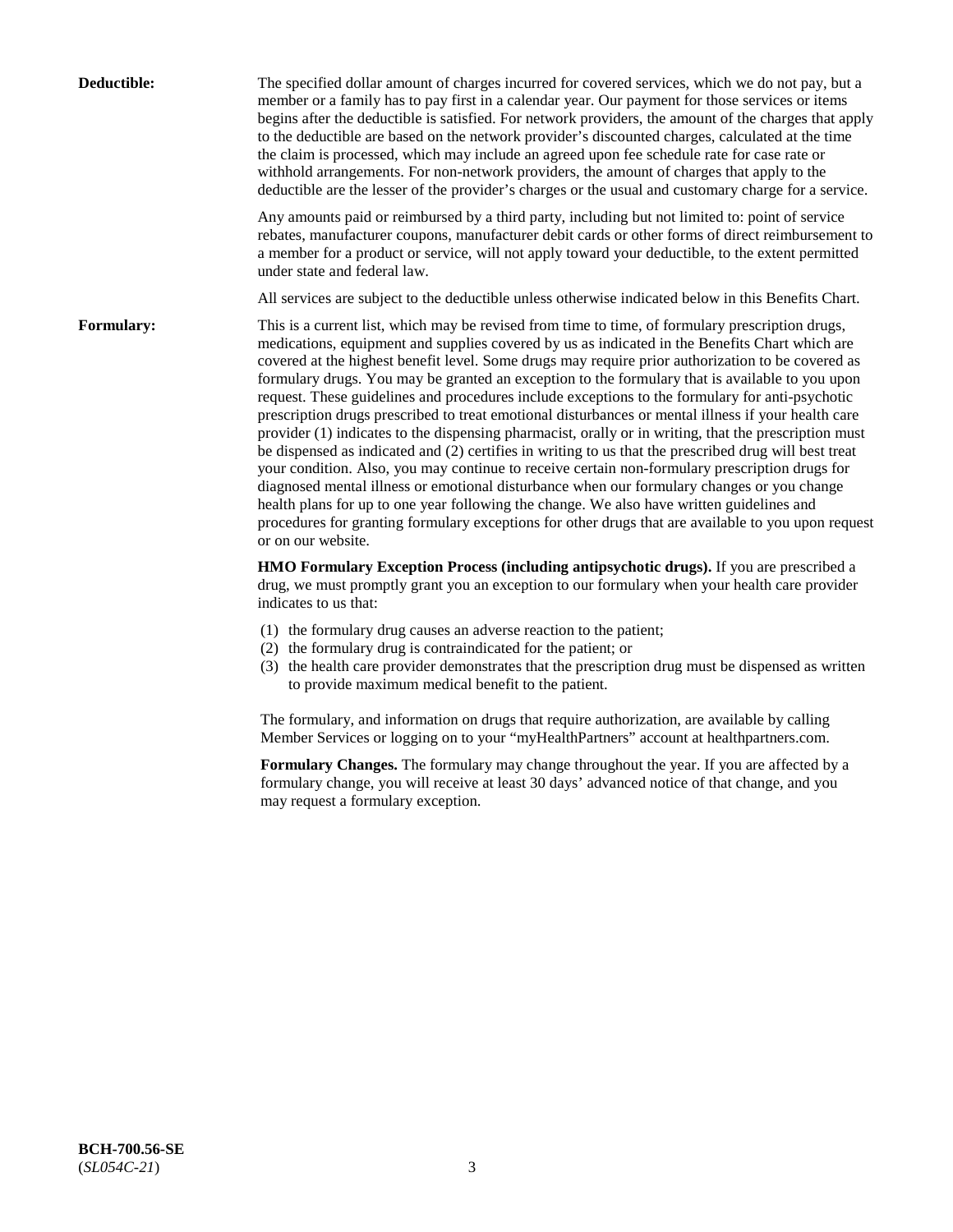## **Federal Formulary Exception Process:**

If you are prescribed a drug that is not included on the formulary and your plan does not cover nonformulary drugs, you, your designee or your prescribing physician may request a review through our formulary exception process, which includes external review. This process is described below.

- **1. Standard Exception Request.** If your provider prescribes a drug that is not on our formulary, you may submit a standard exception request. If you, your designee or your prescribing provider submit a standard exception request, we must make our coverage determination and notify you within 72 hours of our receipt of the request. If we grant the exception to cover the drug, we are required to cover the drug for the duration of the prescription, including refills.
- **2. Expedited Exception Request.** If your provider prescribes a drug that is not on our formulary, you may submit an expedited exception request if there are exigent circumstances. Exigent circumstances exist when you are suffering from a health condition that may seriously jeopardize your life, health, or ability to regain maximum function or when you are undergoing a current course using a nonformulary drug. If you, your designee or your prescribing provider submit an expedited exception request, we must make our coverage determination and notify you within 24 hours of our receipt of the request. If we grant the exception to cover the drug, we are required to cover the drug for the duration of the prescription, including refills. If we grant an exception based on exigent circumstances, we must cover the drug for the duration of the exigency.
- **3. Federal External Review Exception Request.** If coverage of a drug is denied after an exception request review under items 1. or 2. above, you, your designee, or your prescribing provider may request an external review exception request. If the initial request was a standard exception request, we must notify you or your designee and the prescribing provider of the coverage determination within 72 hours of our receipt of your request for external review. If the initial request was an expedited exception request, we must notify you or your designee and the prescribing provider of the coverage determination within 24 hours our receipt of your request for external review. If you are granted an exception after the external review exception request, we are required to cover the drug for the duration of the prescription, if the initial request was a standard exception request. If the initial request was an expedited exception request, we must provide coverage for the duration of the exigency.
- **4. State External Review Request.** If coverage of the drug is denied after a federal external review exception request under item 3. above, you may request an external review under the "Disputes and Complaints" section, "External Complaints Procedures" in the Group Membership Contract.
- **Generic Drug:** A prescription drug, approved by the Food and Drug Administration (FDA) that the FDA has determined is comparable to a brand name drug product in dosage form, strength, route of administration, quality, intended use and documented bioequivalence. Generally, generic drugs cost less than brand name drugs. Some brand name drugs may be covered at the generic drug benefit level if this is indicated on the formulary.
- **Non-Formulary Drug:** This is a prescription drug approved by the Food and Drug Administration (FDA) that is not on the formulary, is medically necessary and is not investigative or otherwise excluded under this Benefits Chart.
- **Out-of-Pocket Expenses:** You pay the specified copayments/coinsurance and deductibles applicable for particular services, subject to the out-of-pocket limit described below. These amounts are in addition to the monthly enrollment payments.
- **Out-of-Pocket Limit:** You pay the copayments/coinsurance and deductibles for covered services, to the individual or family out-of-pocket limit. Thereafter we cover 100% of the charges incurred for all other covered services, for the rest of the calendar year. You pay amounts greater than the out-of-pocket limit if you exceed any visit or day limits.

Non-Network Benefits above the usual and customary charge (see definition of charge above) do not apply to the out-of-pocket limit.

Non-Network benefits for transplant surgery do not apply to the out-of-pocket limit.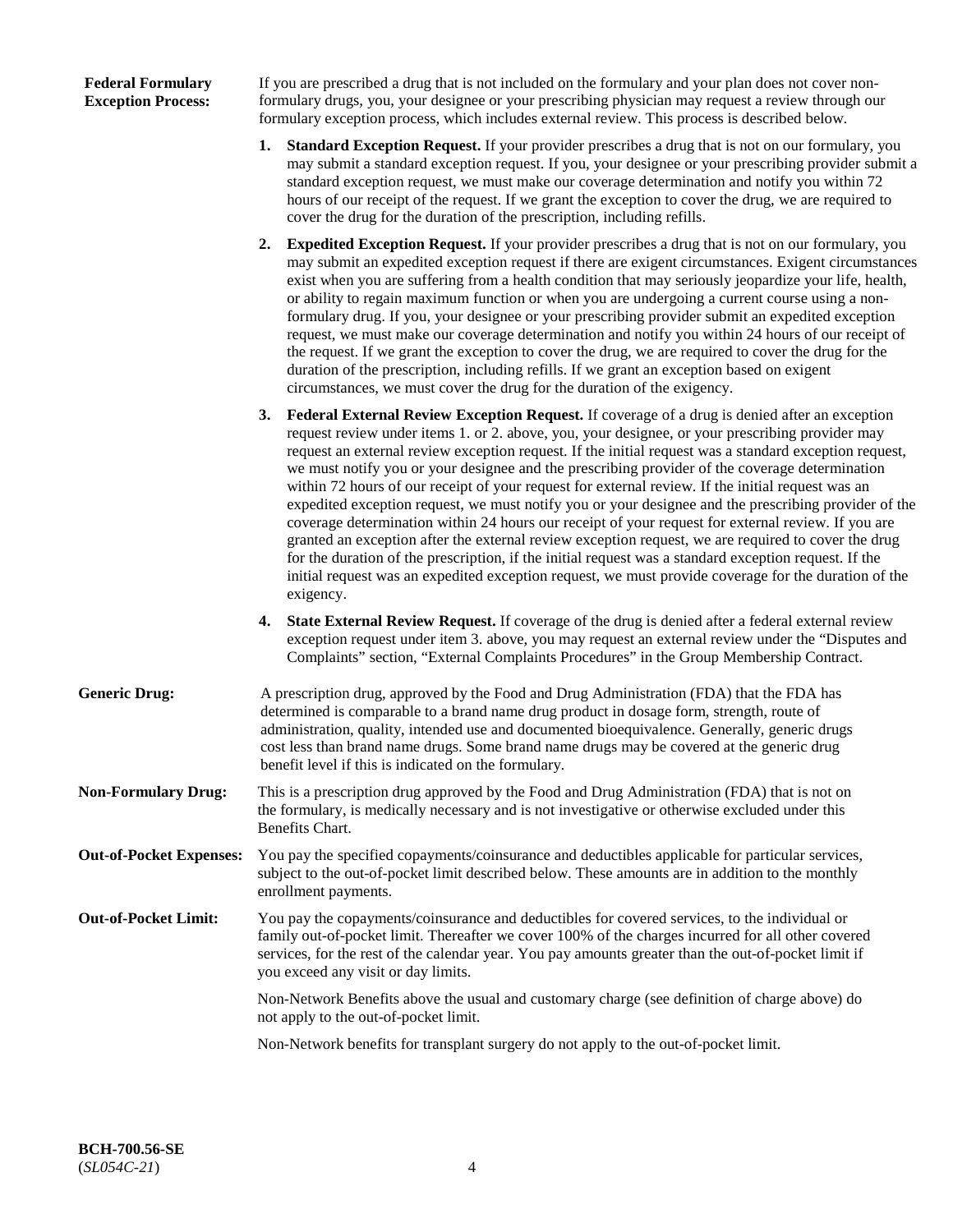Any amounts paid or reimbursed by a third party, including but not limited to: point of service rebates, manufacturer coupons, manufacturer debit cards or other forms of direct reimbursement to a member for a product or service, will not apply as an out of pocket expense, to the extent permitted under state and federal law. You are responsible to keep track of the out-of-pocket expenses. Contact our Member Services department for assistance in determining the amount paid by the enrollee for specific eligible services received. Claims for reimbursement under the out-of-pocket limit provisions are subject to the same time limits and provisions described under the "Claims Provisions" section of the Contract. **Specialty Drug List:** This is a current list, which may be revised from time to time, of prescription drugs, medications, equipment and supplies, which are typically bio-pharmaceuticals. The purpose of a specialty drug list is to facilitate enhanced monitoring of complex therapies used to treat specific conditions. Specialty drugs are covered by us as indicated in this Benefits Chart. The specialty drug list is available by calling Member Services or logging on to your "*my*HealthPartners" account at [healthpartners.com](https://www.healthpartners.com/hp/index.html) **virtuwell:** This is an online service that you may use to receive a diagnosis and treatment for certain routine conditions, such as a cold and flu, ear pain and sinus infections. You may access the virtuwell website at [virtuwell.com.](https://www.virtuwell.com/)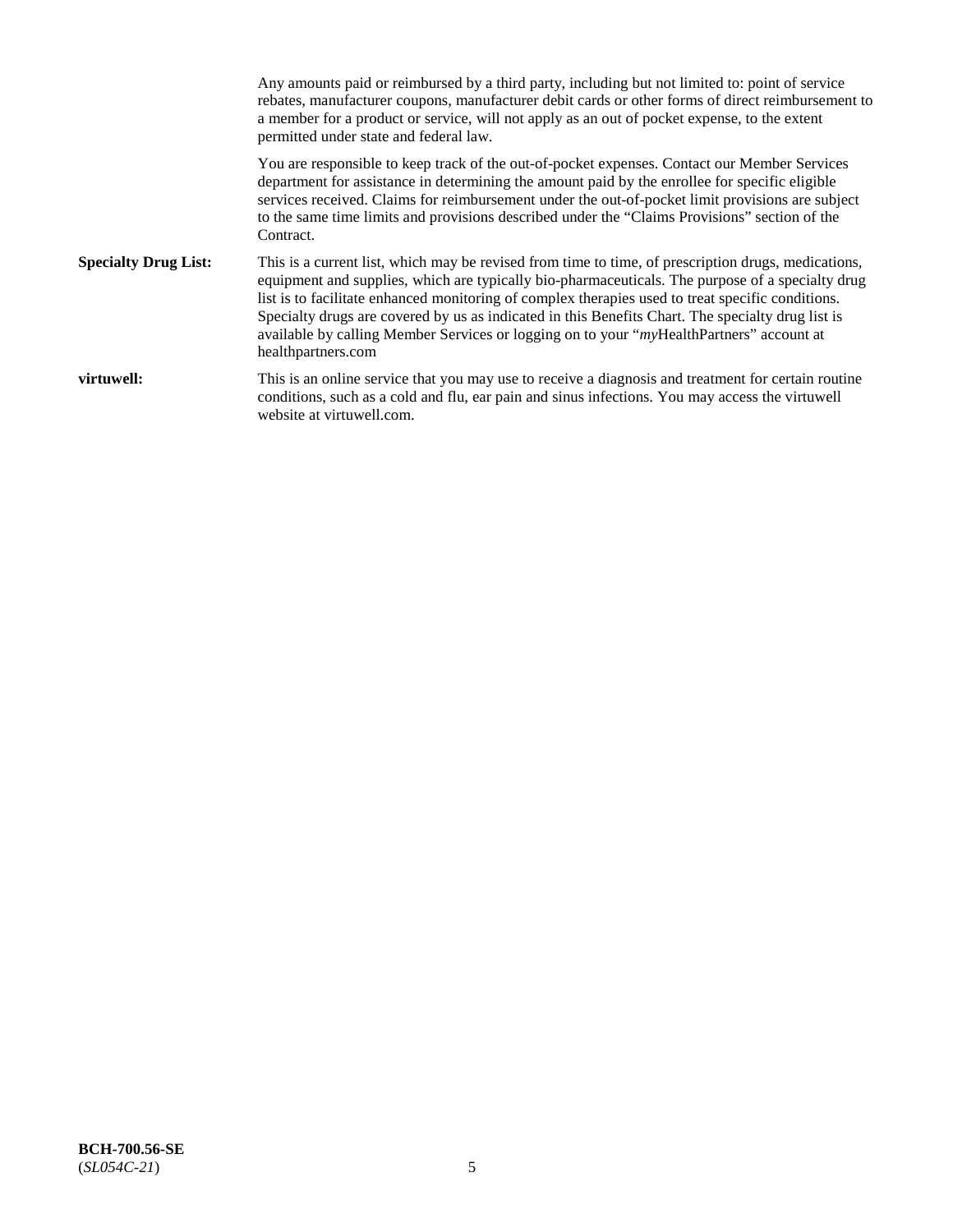## **DEDUCTIBLES AND OUT-OF-POCKET LIMITS**

#### **Individual Calendar Year Deductible (applies to an employee enrolled for single coverage)**

| <b>Network Benefits</b> | <b>Non-Network Benefits</b> |
|-------------------------|-----------------------------|
| \$2,400                 | \$10,000                    |

## **Family Calendar Year Deductible (applies to an employee and dependents enrolled for family coverage)**

| Network Benefits | <b>Non-Network Benefits</b> |
|------------------|-----------------------------|
| \$4,800          | \$20,000                    |

Separate deductibles must be satisfied under the Network Benefits and Non-Network Benefits.

Any amounts paid or reimbursed by a third party, including but not limited to: point of service rebates, manufacturer coupons, debit cards or other forms of direct reimbursement to a member for a product or service, will not apply toward your deductible, to the extent permitted under state and federal law.

#### **Individual Calendar Year Out-of-Pocket Limit (applies to an employee enrolled for single coverage)**

| Network Benefits | <b>Non-Network Benefits</b> |
|------------------|-----------------------------|
| \$2,400          | \$30,000                    |

#### **Family Calendar Year Out-of-Pocket Limit (applies to an employee and dependents enrolled for family coverage)**

| <b>Network Benefits</b> | <b>Non-Network Benefits</b> |
|-------------------------|-----------------------------|
| \$4,800                 | \$60,000                    |

Separate Out-of-Pocket Limits must be satisfied under the Network Benefits and Non-Network Benefits.

Non-Network Benefits above the usual and customary charge will not apply toward the individual or family out-of-pocket limit.

Any amounts paid or reimbursed by a third party, including but not limited to: point of service rebates, manufacturer coupons, manufacturer debit cards or other forms of direct reimbursement to a member for a product or service, will not apply as an out of pocket expense, to the extent permitted under state and federal law.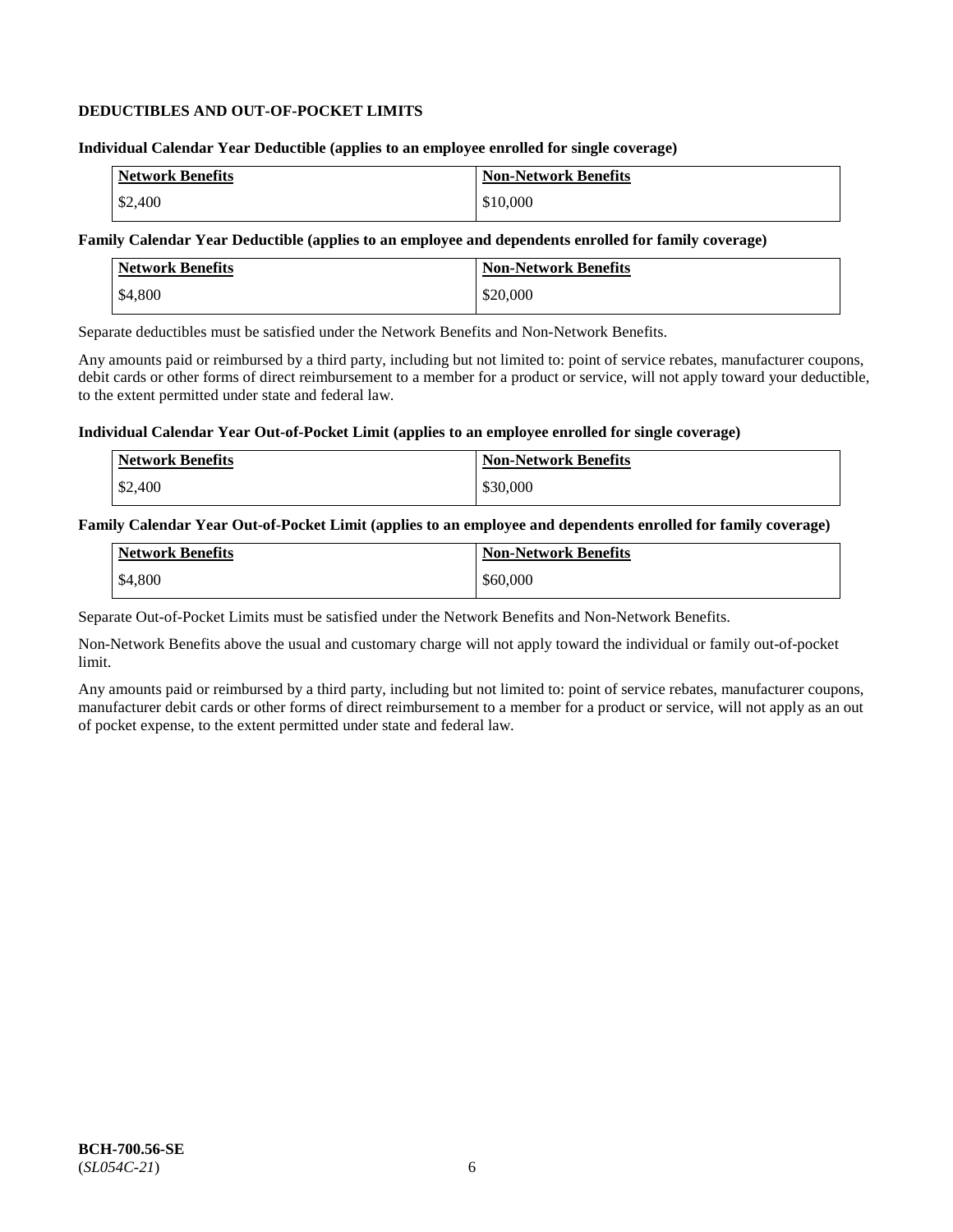## **AMBULANCE AND MEDICAL TRANSPORTATION**

## **Covered Services:**

We cover ambulance and medical transportation for medical emergencies and as shown below.

We also cover medically necessary, non-emergency medical transportation if it meets our medical coverage criteria.

Covered services and supplies are based on established medical policies, which are subject to periodic review and modification by the medical or dental directors. These medical policies (medical coverage criteria) and applicable prior authorization requirements are available by calling Member Services or logging on to your "myHealthPartners" account at [healthpartners.com.](https://www.healthpartners.com/hp/index.html)

## **Ambulance and medical transportation for medical emergencies (other than non-emergency fixed wing air ambulance transportation)**

| Network Benefits              | <b>Non-Network Benefits</b> |
|-------------------------------|-----------------------------|
| 100% of the charges incurred. | See Network Benefits.       |

## **Non-emergency fixed wing air ambulance transportation**

| Network Benefits              | <b>Non-Network Benefits</b>  |
|-------------------------------|------------------------------|
| 100% of the charges incurred. | 50% of the charges incurred. |

## **Not Covered:**

See "Services Not Covered" in the Group Membership Contract.

## **BEHAVIORAL HEALTH SERVICES**

## **Covered Services:**

Covered services are based on established medical policies, which are subject to periodic review and modification by the medical directors. These medical policies (medical coverage criteria) are available by calling Member Services or logging on to your "*my*HealthPartners" account at [healthpartners.com.](http://www.healthpartners.com/)

You have rights to parity in mental health and substance use disorder treatment as required by the federal Mental Health Parity and Addiction Equity Act and Minnesota Statutes, section 62Q.47. These laws require:

- That mental health and substance abuse services be covered on the same basis as medical services;
- That cost-sharing for mental health and substance abuse services can be no more restrictive than cost-sharing for similar medical services;
- That treatment restrictions and limitation such as prior authorization and medical necessity can be no more restrictive than for similar medical services;
- That if enrollees have concerns they can call Member Services, file a complaint with HealthPartners, or file a complaint with the Minnesota Department of Health.

## **Mental Health Services**

We cover services for: mental health diagnoses as described in the Diagnostic and Statistical Manual of Mental Disorders – Fifth Edition (DSM-5) (most recent edition) that lead to significant disruption of function in the member's life.

We also provide coverage for mental health treatment ordered by a Minnesota court under a valid court order that is issued on the basis of a behavioral care evaluation performed by a licensed psychiatrist or doctoral level licensed psychologist, which includes a diagnosis and an individual treatment plan for care in the most appropriate, least restrictive environment. We must be given a copy of the court order and the behavioral care evaluation, and the service must be a covered benefit under this plan, and the service must be provided by a network provider, or other provider as required by law. We cover the evaluation upon which the court order was based if it was provided by a network provider. We also provide coverage for the initial mental health evaluation of a child, regardless of whether that evaluation leads to a court order for treatment, if the evaluation is ordered by a Minnesota juvenile court.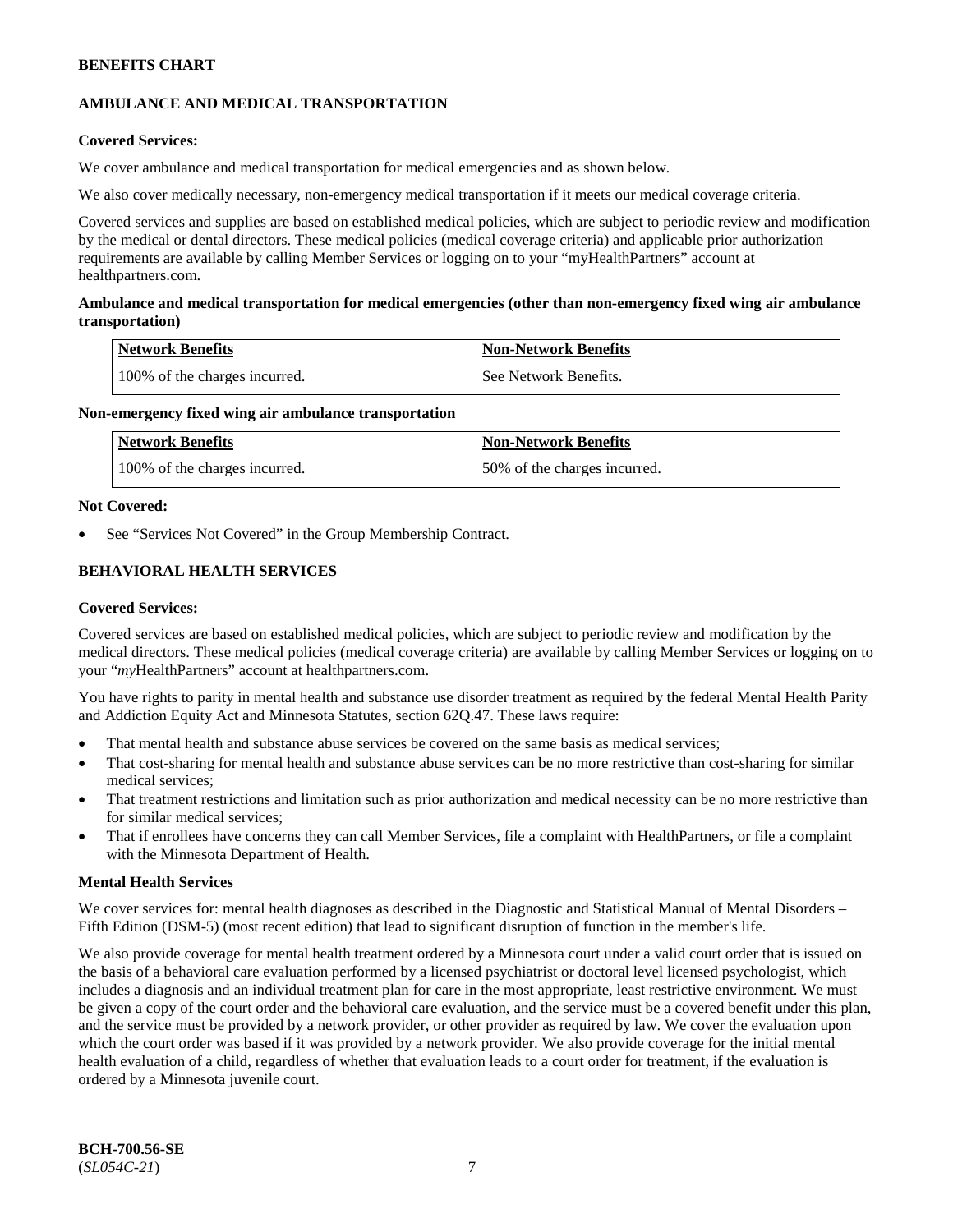**Outpatient Services, including intensive outpatient and day treatment:** We cover medically necessary outpatient professional mental health services for evaluation, crisis intervention, and treatment of mental health disorders.

A comprehensive diagnostic assessment will be made of each patient as the basis for a determination by a mental health professional, concerning the appropriate treatment and the extent of services required.

Outpatient services we cover for a diagnosed mental health condition include the following:

- Individual, group, family, and multi-family therapy;
- Medication management provided by a physician, certified nurse practitioner, or physician's assistant;
- Psychological testing services for the purposes of determining the differential diagnoses and treatment planning for patients currently receiving behavioral health services;
- Day treatment and intensive outpatient services in a licensed program;
- Partial hospitalization services in a licensed hospital or community mental health center;
- Psychotherapy and nursing services provided in the home if authorized by us; and
- Treatment for gender dysphoria that meets medical coverage criteria.

| <b>Network Benefits</b>       | <b>Non-Network Benefits</b>  |
|-------------------------------|------------------------------|
| 100% of the charges incurred. | 50% of the charges incurred. |

#### **Group Therapy**

| Network Benefits              | <b>Non-Network Benefits</b>  |
|-------------------------------|------------------------------|
| 100% of the charges incurred. | 50% of the charges incurred. |

**Inpatient Services, including psychiatric residential treatment:** We cover medically necessary inpatient services in a hospital and professional services for treatment of mental health disorders. Medical stabilization is covered under inpatient hospital services in the "Hospital and Skilled Nursing Facility Services" section.

We also cover medically necessary psychiatric residential treatment for adults and emotionally disabled children as diagnosed by a physician. This care must be authorized by us and provided by a hospital or residential behavioral health treatment facility licensed by the local state or Health and Human Services Department. Services not covered under this benefit include shelter services, correctional services, detention services, transitional services, group residential services, foster care services and wilderness programs.

| Network Benefits              | <b>Non-Network Benefits</b>  |
|-------------------------------|------------------------------|
| 100% of the charges incurred. | 50% of the charges incurred. |

## **Chemical Health Services**

We cover medically necessary services for assessments by a licensed alcohol and drug counselor and treatment of Substance-Related Disorders as defined in the latest edition of the DSM-5.

**Outpatient Services, including intensive outpatient and day treatment services:** We cover medically necessary outpatient professional services for the diagnosis and treatment of chemical dependency. Chemical dependency treatment programs must be licensed by the applicable state agency.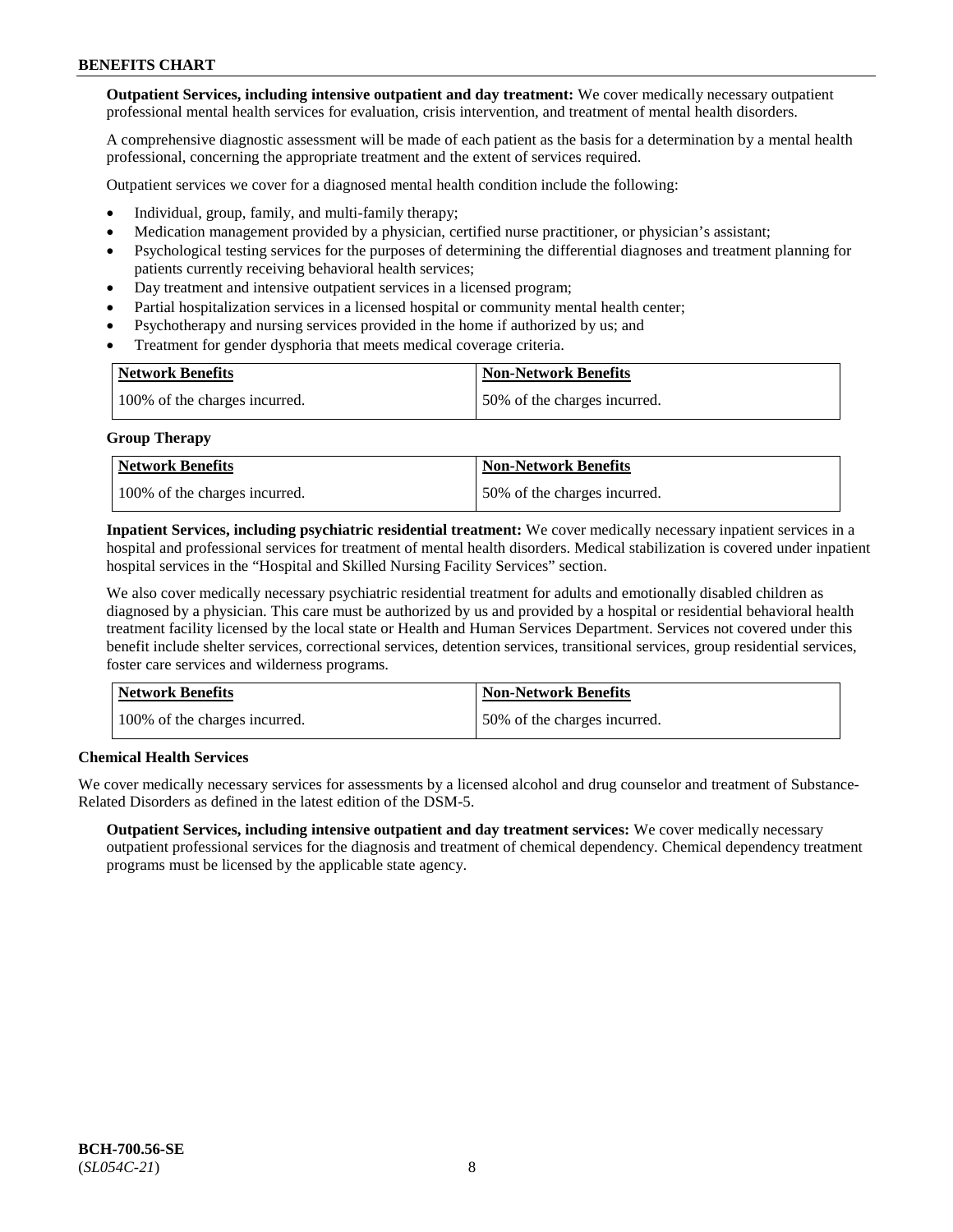Outpatient services we cover for a diagnosed chemical dependency condition include the following:

- Individual, group, family, and multi-family therapy provided in an office setting;
- Opiate replacement therapy including methadone and buprenorphine treatment; and
- Day treatment and intensive outpatient services in a licensed program.

| Network Benefits              | <b>Non-Network Benefits</b>  |
|-------------------------------|------------------------------|
| 100% of the charges incurred. | 50% of the charges incurred. |

**Inpatient Services:** We cover medically necessary inpatient services in a hospital or primary residential treatment in a licensed chemical health treatment center. Primary residential treatment is an intensive residential treatment program of limited duration, typically 30 days or less.

We cover services provided in a hospital that is licensed by the local state and accredited by Medicare.

**Detoxification Services.** We cover detoxification services in a hospital or community detoxification facility if it is licensed by the local Health and Human Services Department.

| <b>Network Benefits</b>       | <b>Non-Network Benefits</b>  |
|-------------------------------|------------------------------|
| 100% of the charges incurred. | 50% of the charges incurred. |

## **Not Covered:**

See "Services Not Covered" in the Group Membership Contract.

## **CHIROPRACTIC SERVICES**

## **Covered Services:**

We cover chiropractic services for rehabilitative care, provided to diagnose and treat acute neuromusculo-skeletal conditions.

Massage therapy which is performed in conjunction with other treatment/modalities by a chiropractor, is part of a prescribed treatment plan and is not billed separately is covered.

| Network Benefits              | <b>Non-Network Benefits</b>           |
|-------------------------------|---------------------------------------|
| 100% of the charges incurred. | 50% of the charges incurred.          |
|                               | Limit of 20 visits per calendar year. |

## **Not Covered:**

- Massage therapy for the purpose of comfort or convenience of the member.
- See "Services Not Covered" in the Group Membership Contract.

## **CLINICAL TRIALS**

## **Covered Services:**

We cover certain routine services if you participate in a Phase I, Phase II, Phase III or Phase IV clinical trial that is conducted in relation to the prevention, detection, or treatment of cancer or other life-threatening disease or condition as defined in the Affordable Care Act. We cover routine patient costs for services that would be eligible under this Benefits Chart if the service was provided outside of a clinical trial.

| <b>Network Benefits</b>                                                                                                                                                                                | <b>Non-Network Benefits</b>                                                                                                                                                                                |
|--------------------------------------------------------------------------------------------------------------------------------------------------------------------------------------------------------|------------------------------------------------------------------------------------------------------------------------------------------------------------------------------------------------------------|
| Coverage level is same as corresponding Network<br>Benefit, depending on type of service provided such as<br>Office Visits for Illness or Injury, Inpatient or<br><b>Outpatient Hospital Services.</b> | Coverage level is same as corresponding Non-Network<br>Benefit, depending on type of service provided such as<br>Office Visits for Illness or Injury, Inpatient or<br><b>Outpatient Hospital Services.</b> |
|                                                                                                                                                                                                        |                                                                                                                                                                                                            |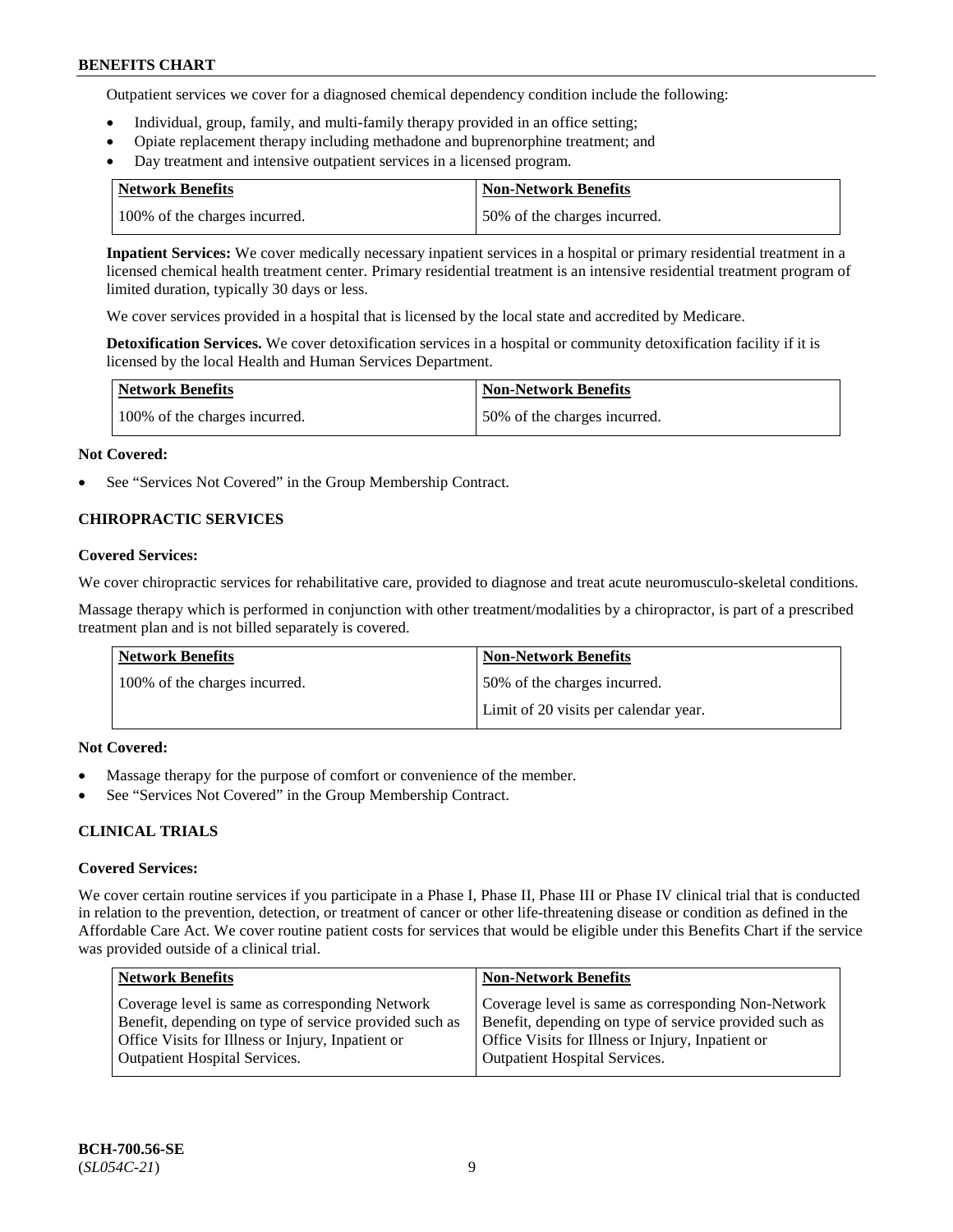## **Not Covered:**

- The investigative item, device or service itself.
- Items or services that are provided solely to satisfy data collection and analysis needs and that are not used in the direct clinical management of the patient.
- A service that is clearly inconsistent with widely accepted and established standards of care for a particular diagnosis.
- See "Services Not Covered" in the Group Membership Contract.

## **DENTAL SERVICES**

## **Covered Services:**

We cover services as described below.

**Accidental Dental Services:** We cover dentally necessary services to treat and restore damage done to sound, natural, unrestored teeth as a result of an accidental injury. Coverage is for damage caused by external trauma to face and mouth only, not for cracked or broken teeth which result from biting or chewing. We cover restorations, root canals, crowns and replacement of teeth lost that are directly related to the accident in which the member was involved. We cover initial exams, xrays, and palliative treatment including extractions, and other oral surgical procedures directly related to the accident. Subsequent treatment must be initiated within the specified time-frame and must be directly related to the accident. We do not cover restoration and replacement of teeth that are not "sound and natural" at the time of the accident.

Full mouth rehabilitation to correct occlusion (bite) and malocclusion (misaligned teeth not due to the accident) are not covered.

When an implant-supported dental prosthetic treatment is pursued, the accidental dental benefit will be applied to the prosthetic procedure. Benefits are limited to the amount that would be paid toward the placement of a removable dental prosthetic appliance that could be used in the absence of implant treatment. Care must be provided or pre-authorized by a HealthPartners dentist.

| Network Benefits              | <b>Non-Network Benefits</b>  |
|-------------------------------|------------------------------|
| 100% of the charges incurred. | 50% of the charges incurred. |

For all accidental dental services, treatment and/or restoration must be initiated within six months of the date of the injury. Coverage is limited to the initial course of treatment and/or initial restoration. Services must be provided within twenty-four months of the date of injury to be covered.

## **Medical Referral Dental Services**

**Medically Necessary Outpatient Dental Services:** We cover medically necessary outpatient dental services. Coverage is limited to dental services required for treatment of an underlying medical condition, e.g., removal of teeth to complete radiation treatment for cancer of the jaw, cysts and lesions.

| Network Benefits              | Non-Network Benefits         |
|-------------------------------|------------------------------|
| 100% of the charges incurred. | 50% of the charges incurred. |

**Medically Necessary Hospitalization and Anesthesia for Dental Care:** We cover medically necessary hospitalization for dental care. This is limited to charges incurred by a member who: (1) is a child under age  $5$ ; (2) is severely disabled; (3) has a medical condition and requires hospitalization or general anesthesia for dental care treatment; or (4) is a child between age 5 and 12 and care in dental offices has been attempted unsuccessfully and usual methods of behavior modification have not been successful, or when extensive amounts of restorative care, exceeding four appointments, are required. Coverage is limited to facility and anesthesia charges. Oral surgeon/dentist professional fees are not covered.

| <b>Network Benefits</b>       | <b>Non-Network Benefits</b>  |
|-------------------------------|------------------------------|
| 100% of the charges incurred. | 50% of the charges incurred. |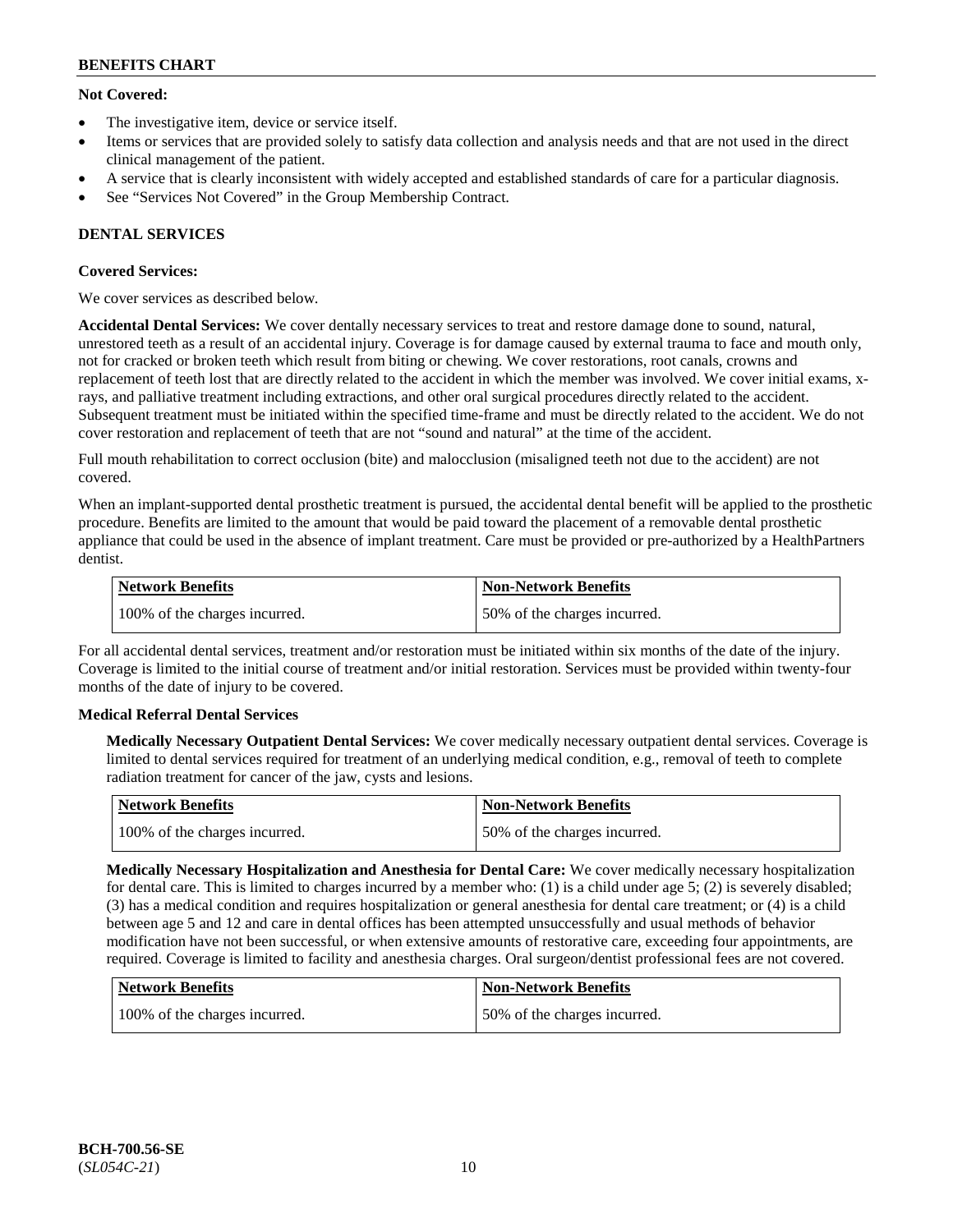**Medical Complications of Dental Care:** We cover medical complications of dental care. Treatment must be medically necessary care and related to medical complications of non-covered dental care, including complications of the head, neck, or substructures.

| Network Benefits              | <b>Non-Network Benefits</b>  |
|-------------------------------|------------------------------|
| 100% of the charges incurred. | 50% of the charges incurred. |

**Oral Surgery**: We cover oral surgery. Coverage is limited to treatment of medical conditions requiring oral surgery, such as treatment of oral neoplasm, non-dental cysts, fracture of the jaws, trauma of the mouth and jaws.

| Network Benefits              | <b>Non-Network Benefits</b>  |
|-------------------------------|------------------------------|
| 100% of the charges incurred. | 50% of the charges incurred. |

**Treatment of Cleft Lip and Cleft Palate:** We cover treatment of cleft lip and cleft palate of a dependent child to age 26, including orthodontic treatment and oral surgery directly related to the cleft. Benefits are limited to inpatient or outpatient expenses arising from medical and dental treatment that was scheduled or initiated prior to the dependent turning age 19. Dental services that are not required for the treatment of cleft lip or cleft palate are not covered. If a dependent child covered under this Contract is also covered under a dental plan which includes orthodontic services, that dental plan shall be considered primary for the necessary orthodontic services. Oral appliances are subject to the same copayment, conditions and limitations as durable medical equipment.

| <b>Network Benefits</b>       | <b>Non-Network Benefits</b>  |
|-------------------------------|------------------------------|
| 100% of the charges incurred. | 50% of the charges incurred. |

**Treatment of Temporomandibular Disorder (TMD) and Craniomandibular Disorder (CMD):** We cover surgical and non-surgical treatment of temporomandibular disorder (TMD) and craniomandibular disorder (CMD), which is medically necessary care. Dental services which are not required to directly treat TMD or CMD are not covered.

| Network Benefits              | <b>Non-Network Benefits</b>  |
|-------------------------------|------------------------------|
| 100% of the charges incurred. | 50% of the charges incurred. |

## **Not Covered:**

- Dental treatment, procedures or services not listed in this Benefits Chart.
- Accident related dental services if treatment is (1) provided to teeth which are not sound and natural, (2) to teeth which have been restored, (3) initiated beyond six months from the date of the injury, (4) received beyond the initial treatment or restoration or (5) received beyond twenty-four months from the date of injury.
- Oral surgery to remove wisdom teeth.
- Orthognathic treatment or procedures and all related services, unless it is required to treat TMD or CMD and it meets our medical coverage criteria.
- See "Services Not Covered" in the Group Membership Contract.

## **DIAGNOSTIC IMAGING SERVICES**

#### **Covered Services:**

We cover diagnostic imaging, when ordered by a provider and provided in a clinic or outpatient hospital facility.

For Network Benefits, non-emergent, scheduled outpatient Magnetic Resonance Imaging (MRI) and Computed Tomography (CT) must be provided at a designated facility. Your physician or facility will obtain or verify prior authorization for these services with HealthPartners, as needed.

We cover services provided in a clinic or outpatient hospital facility (to see the benefit level for inpatient hospital or skilled nursing facility services, see benefits under Inpatient Hospital and Skilled Nursing Facility Services).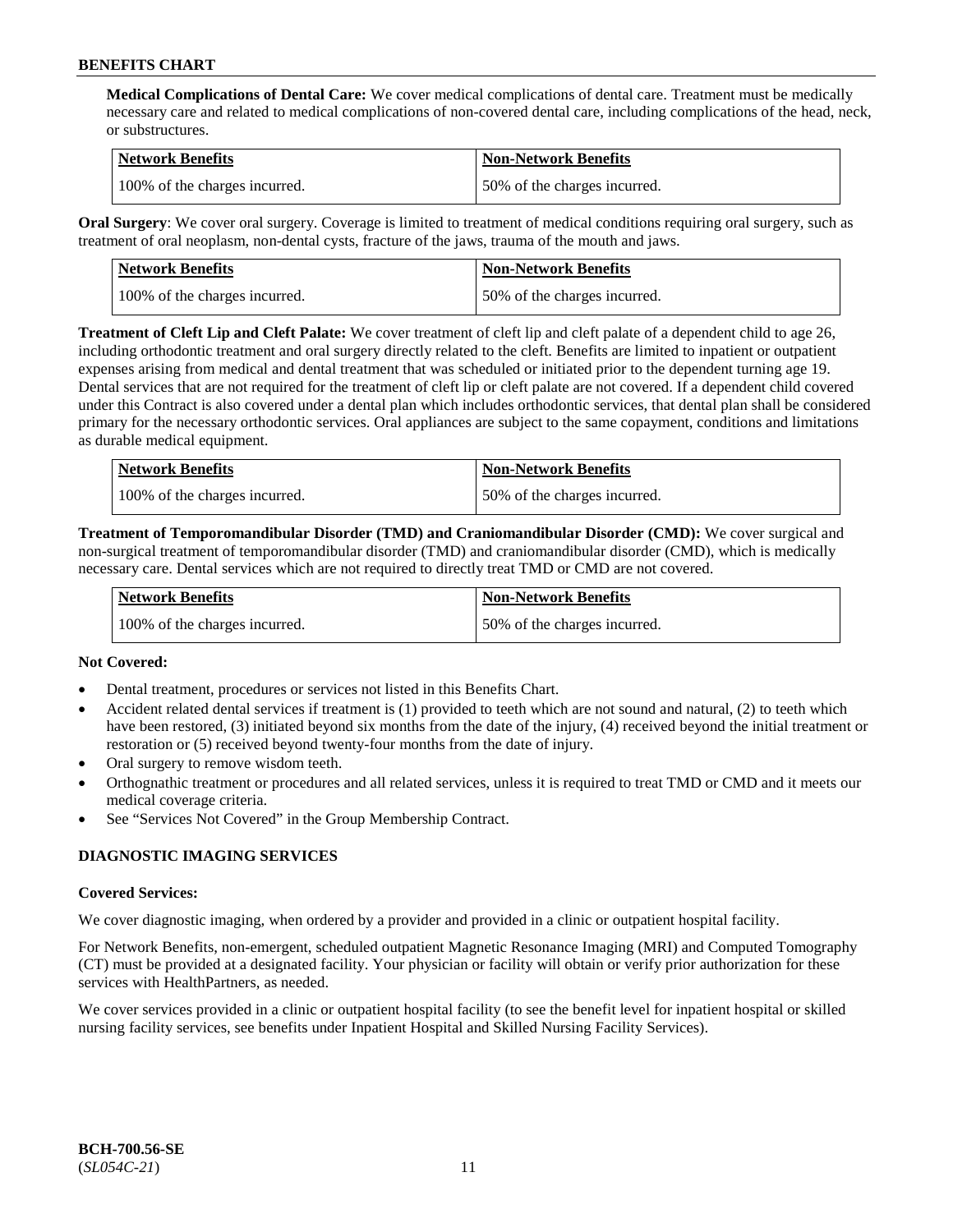## **Outpatient Magnetic Resonance Imaging (MRI) and Computed Tomography (CT)**

| <b>Network Benefits</b>       | <b>Non-Network Benefits</b>  |
|-------------------------------|------------------------------|
| 100% of the charges incurred. | 50% of the charges incurred. |

#### **All other outpatient diagnostic imaging services for illness or injury**

### **Services for illness or injury**

| <b>Network Benefits</b>       | <b>Non-Network Benefits</b>  |
|-------------------------------|------------------------------|
| 100% of the charges incurred. | 50% of the charges incurred. |

#### **Preventive services (MRI/CT procedures are not considered preventive)**

Diagnostic imaging services associated with preventive services are covered at the benefit level shown in the "Preventive Services" section of this Benefits Chart.

#### **Not Covered:**

See "Services Not Covered" in the Group Membership Contract.

## **DURABLE MEDICAL EQUIPMENT, PROSTHETICS, ORTHOTICS, AND SUPPLIES**

#### **Covered Services:**

We cover equipment and services, as described below.

We cover durable medical equipment and services, prosthetics, orthotics and supplies, subject to the limitations below, including certain disposable supplies, enteral feedings and the following diabetic supplies and equipment: glucose monitors, insulin pumps, syringes, blood and urine test strips and other diabetic supplies as deemed medically appropriate and necessary, for members with gestational, Type I or Type II diabetes.

External hearing aids (including osseointegrated or bone anchored) for members age 18 or younger who have hearing loss that is not correctable by other covered procedures. Coverage is limited to one basic, standard hearing aid for each ear every three years. A basic hearing aid is defined as a hearing device that consists of a microphone, amplifier, volume control, battery and receiver. It does not include upgrades above and beyond the functionality of a basic hearing aid, including but not limited to hearing improvements for group settings, background noise, Bluetooth/remote control functionality, or extended warranties. Charges for upgrades above the cost of a basic, standard hearing aid are not covered.

## **Diabetic supplies purchased at a pharmacy**

| <b>Network Benefits</b>       | <b>Non-Network Benefits</b>  |
|-------------------------------|------------------------------|
| 100% of the charges incurred. | 50% of the charges incurred. |

#### **Diabetic supplies purchased from a non-pharmacy provider**

| <b>Network Benefits</b>                                               | <b>Non-Network Benefits</b>  |
|-----------------------------------------------------------------------|------------------------------|
| 100% of the charges incurred if purchased from an<br>approved vendor. | 50% of the charges incurred. |

#### **Special dietary treatment for Phenylketonuria (PKU) if it meets our medical coverage criteria**

| <b>Network Benefits</b>       | <b>Non-Network Benefits</b>  |
|-------------------------------|------------------------------|
| 100% of the charges incurred. | 50% of the charges incurred. |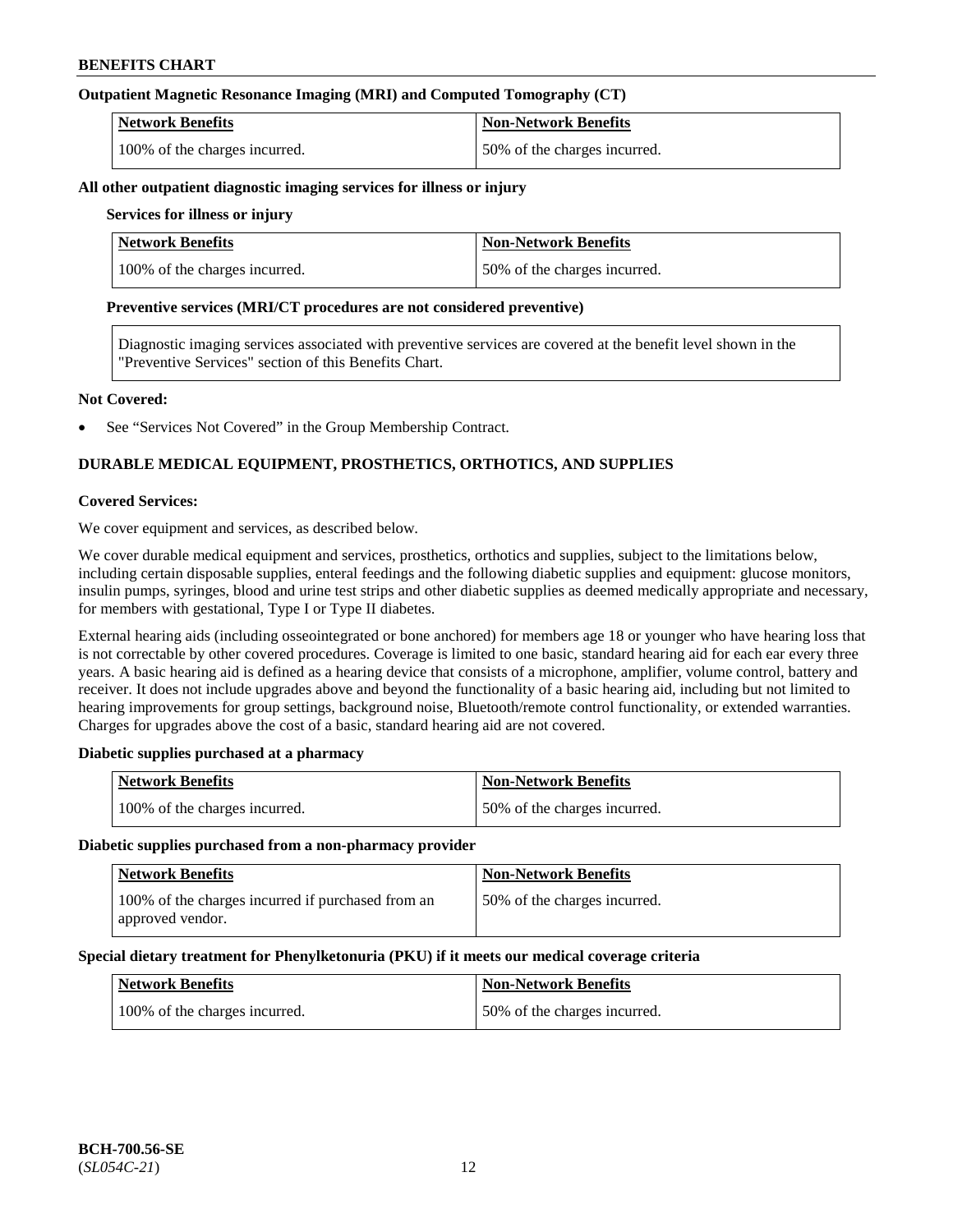#### **Oral amino acid based elemental formula if it meets our medical coverage criteria**

| Network Benefits              | Non-Network Benefits         |
|-------------------------------|------------------------------|
| 100% of the charges incurred. | 50% of the charges incurred. |

### **All other durable medical equipment, prosthetics, orthotics and supplies**

| <b>Network Benefits</b>       | <b>Non-Network Benefits</b>  |
|-------------------------------|------------------------------|
| 100% of the charges incurred. | 50% of the charges incurred. |

#### **Limitations:**

Coverage of durable medical equipment is limited by the following:

- No more than a 93-day supply of diabetic supplies are covered and dispensed at a time.
- Payment will not exceed the cost of an alternate piece of equipment or service that is effective and medically necessary.
- Wigs for hair loss resulting from alopecia areata are limited to one per calendar year.
- For prosthetic benefits, other than hair prostheses (i.e., wigs) for hair loss resulting from alopecia areata and oral appliances for cleft lip and cleft palate, payment will not exceed the cost of an alternate piece of equipment or service that is effective, medically necessary and enables members to conduct standard activities of daily living.
- We reserve the right to determine if an item will be approved for rental vs. purchase.
- We require that certain diabetic supplies and equipment be purchased at a pharmacy.
- Diabetic supplies and equipment are limited to certain models and brands.
- Durable medical equipment and supplies must be obtained from or repaired by approved vendors.
- Covered services and supplies are based on established medical policies, which are subject to periodic review and modification by the medical or dental directors. Our coverage policy for diabetic supplies includes information on our required models and brands. These medical policies (medical coverage criteria) are available by calling Member Services or logging on to your "*my*HealthPartners" account a[t healthpartners.com.](https://www.healthpartners.com/hp/index.html)

## **Not Covered:**

Items that are not eligible for coverage include, but are not limited to:

- Replacement or repair of any covered items, if the items are (i) damaged or destroyed by misuse, abuse or carelessness, (ii) lost; or (iii) stolen.
- Duplicate or similar items.
- Labor and related charges for repair of any covered items which are more than the cost of replacement by an approved vendor.
- Sales tax, mailing, delivery charges, service call charges.
- Items that are primarily educational in nature or for hygiene, vocation, comfort, convenience or recreation.
- Communication aids or devices: equipment to create, replace or augment communication abilities including, but not limited to, speech processors, receivers, communication boards, or computer or electronic assisted communication.
- Hearing aids (implantable and external, including osseointegrated or bone anchored) and their fitting, except as specifically described in this Benefits Chart. This exclusion does not apply to cochlear implants.
- Eyeglasses, contact lenses and their fitting, measurement and adjustment, except as specifically described in this Benefits Chart.
- Hair prostheses (wigs), except as specifically described in this Benefits Chart.
- Household equipment which primarily has customary uses other than medical, such as, but not limited to, exercise cycles, air purifiers, central or unit air conditioners, water purifiers, non-allergenic pillows, mattresses or waterbeds.
- Household fixtures including, but not limited to, escalators or elevators, ramps, swimming pools and saunas.
- Modifications to the structure of the home including, but not limited to, wiring, plumbing or charges for installation of equipment.
- Vehicle, car or van modifications including, but not limited to, hand brakes, hydraulic lifts and car carrier.
- Rental equipment while owned equipment is being repaired by non-contracted vendors, beyond one month rental of medically necessary equipment.
- Other equipment and supplies, including but not limited to assistive devices, that we determine are not eligible for coverage.
- See "Services Not Covered" in the Group Membership Contract.

**BCH-700.56-SE** (*SL054C-21*) 13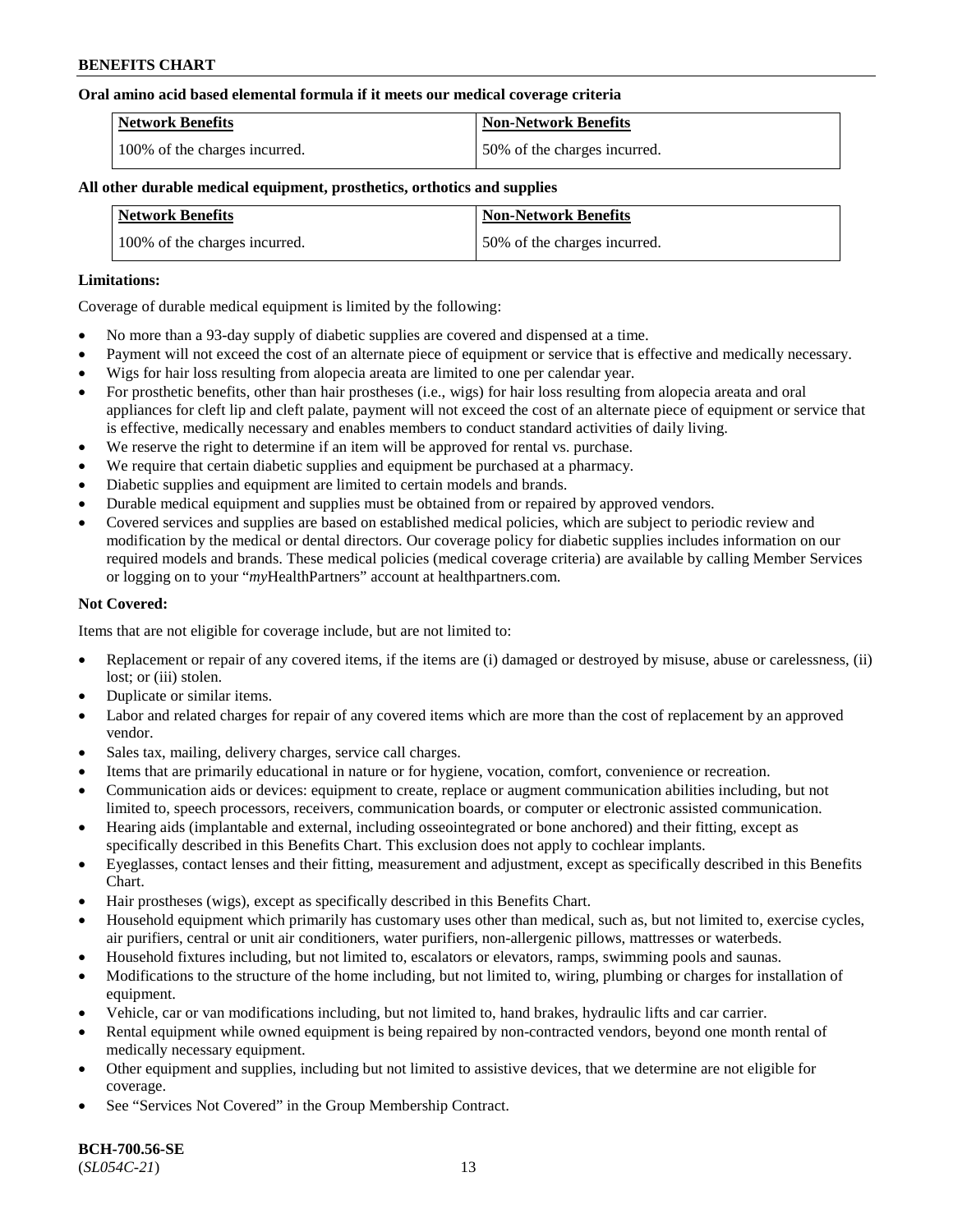## **EMERGENCY AND URGENTLY NEEDED CARE SERVICES**

#### **Covered Services:**

We cover services for emergency care and urgently needed care if the services are otherwise eligible for coverage under this Benefits Chart.

**Urgently Needed Care.** These are services to treat an unforeseen illness or injury, which are required in order to prevent a serious deterioration in your health, and which cannot be delayed until the next available clinic or office hours.

#### **Urgently Needed care at clinics**

| <b>Network Benefits</b>       | <b>Non-Network Benefits</b> |
|-------------------------------|-----------------------------|
| 100% of the charges incurred. | See Network Benefits.       |

**Emergency Care.** These are services to treat: (1) the sudden, unexpected onset of illness or injury which, if left untreated or unattended until the next available clinic or office hours, would result in hospitalization, or (2) a condition requiring professional health services immediately necessary to preserve life or stabilize health.

When reviewing claims for coverage of emergency services, our medical director will take into consideration a reasonable layperson's belief that the circumstances required immediate medical care that could not wait until the next working day or next available clinic appointment. Emergency care also includes an immediate response service available on a 24-hour, sevenday-a-week basis for each child, or person, having a psychiatric crisis, a mental health crisis, or a mental health emergency.

#### **Emergency care in a hospital emergency room, including professional services of a physician**

| <b>Network Benefits</b>       | Non-Network Benefits    |
|-------------------------------|-------------------------|
| 100% of the charges incurred. | l See Network Benefits. |

#### **Inpatient emergency care in a hospital**

| Network Benefits              | Non-Network Benefits  |
|-------------------------------|-----------------------|
| 100% of the charges incurred. | See Network Benefits. |

### **Not Covered:**

See "Services Not Covered" in the Group Membership Contract.

## **GENE THERAPY**

## **Covered Services:**

We cover gene therapy treatment that meets our current medical coverage criteria.

| <b>Network Benefits</b>                                                                                                                                                                                 | <b>Non-Network Benefits</b> |
|---------------------------------------------------------------------------------------------------------------------------------------------------------------------------------------------------------|-----------------------------|
| Coverage level is same as corresponding Network<br>Benefit, depending on type of service provided, such as<br>Office Visits for Illness or Injury, Inpatient or<br><b>Outpatient Hospital Services.</b> | No Coverage.                |

#### **Limitations:**

- Gene therapy must be provided by a designated provider.
- Specific types of gene therapy are limited to therapies and conditions specified in our medical coverage criteria.

#### **Not Covered:**

See "Services Not Covered" in the Group Membership Contract.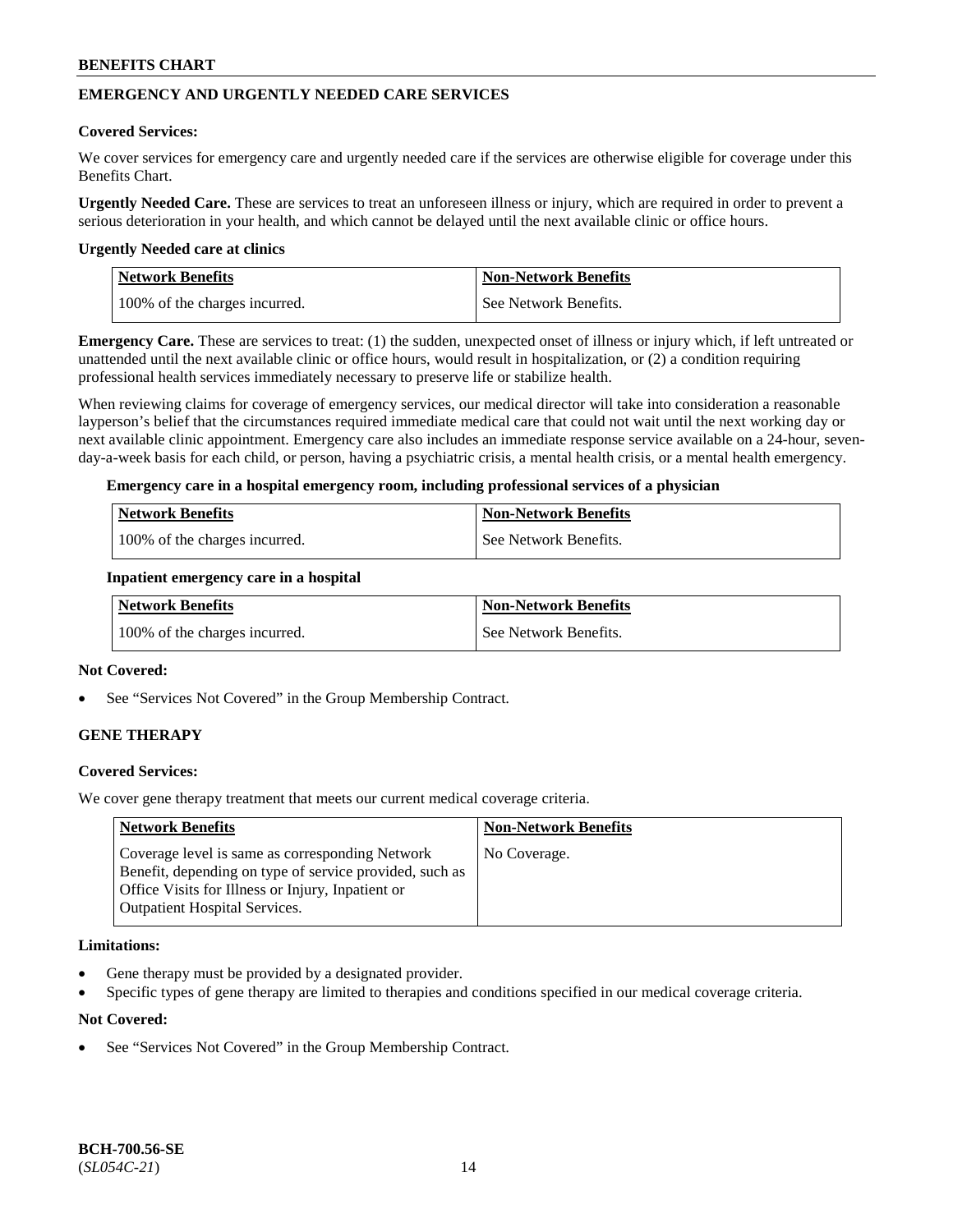## **HEALTH EDUCATION**

## **Covered Services:**

We cover education for preventive services and education for the management of chronic health problems (such as diabetes).

| Network Benefits                                            | <b>Non-Network Benefits</b>   |
|-------------------------------------------------------------|-------------------------------|
| 100% of the charges incurred.<br>Deductible does not apply. | 150% of the charges incurred. |

## **Not Covered:**

See "Services Not Covered" in the Group Membership Contract.

## **HOME-BASED COMPREHENSIVE HEALTH RISK ASSESSMENT**

## **Covered Services:**

If you meet our criteria for coverage, you may qualify for our home-based comprehensive health risk assessment program. The program covers a health assessment with a designated nurse practitioner.

| Network Benefits                                            | <b>Non-Network Benefits</b> |
|-------------------------------------------------------------|-----------------------------|
| 100% of the charges incurred.<br>Deductible does not apply. | No Coverage.                |

## **Not Covered:**

See "Services Not Covered" in the Group Membership Contract.

## **HOME HEALTH SERVICES**

## **Covered Services:**

We cover skilled nursing services, physical therapy, occupational therapy, speech therapy, respiratory therapy and other therapeutic services, non-routine prenatal and postnatal services, routine postnatal well child visits (as described in the Medical Coverage Criteria), phototherapy services for newborns, home health aide services and other eligible home health services when provided in your home, if you are homebound (i.e., unable to leave home without considerable effort due to a medical condition. Lack of transportation does not constitute homebound status). For phototherapy services for newborns and high risk pre-natal services, supplies and equipment are included.

We cover total parenteral nutrition/intravenous ("TPN/IV") therapy, equipment, supplies and drugs in connection with IV therapy. IV line care kits are covered under Durable Medical Equipment.

You do not need to be homebound to receive total parenteral nutrition/intravenous ("TPN/IV") therapy.

We cover palliative care benefits. Palliative care includes symptom management, education and establishing goals of care. We waive the requirement that you be homebound for a limited number of home visits for palliative care (as shown in the Benefits Chart), if you have a life-threatening, non-curable condition which has a prognosis of survival of two years or less. Additional palliative care visits are eligible under the home health services benefit if you are homebound and meet all other requirements defined in this section.

Home health services are eligible and covered only when:

- medically necessary; and
- provided as rehabilitative care, terminal care or maternity care; and
- ordered by a physician, and included in the written home care plan.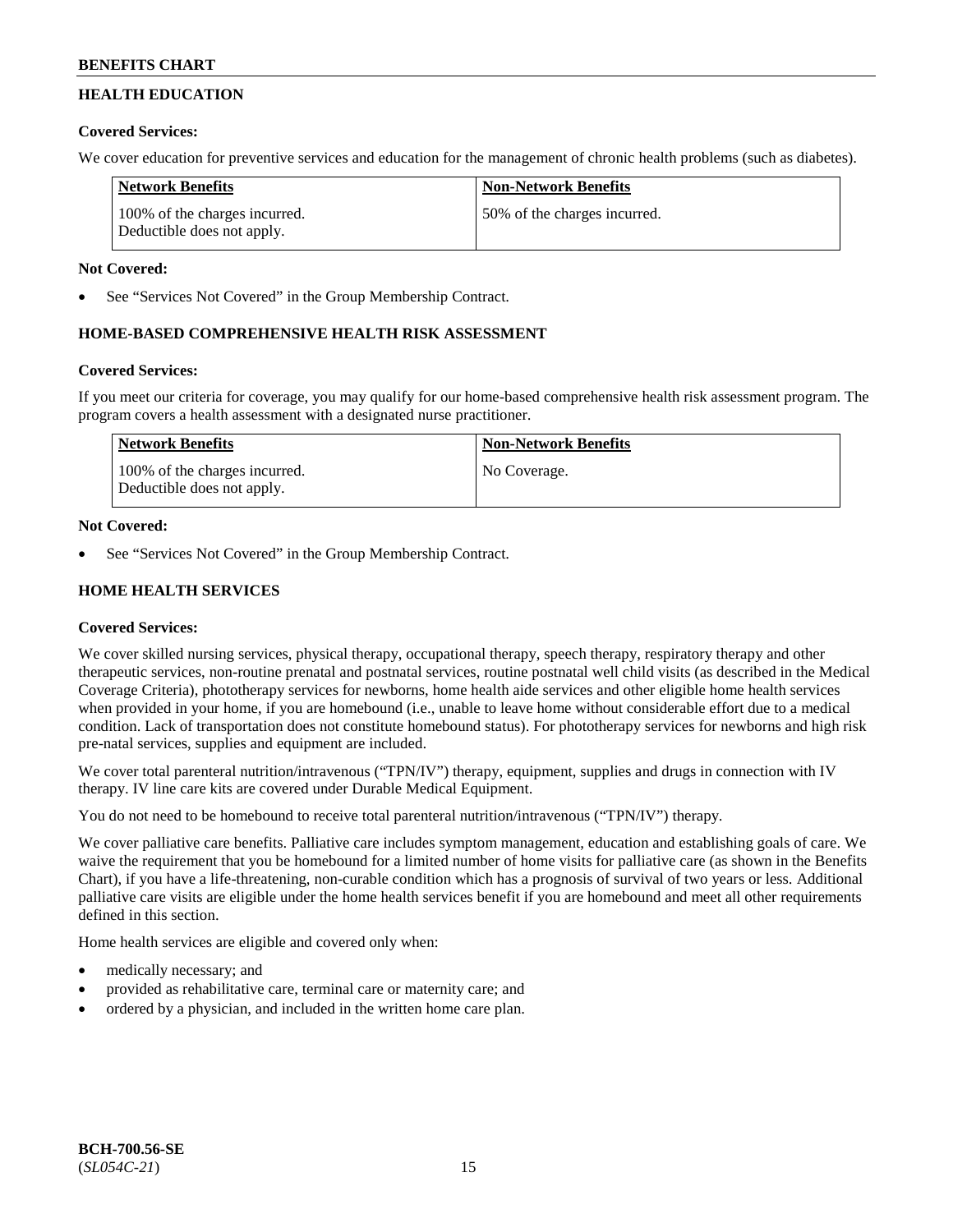**Physical therapy, occupational therapy, speech therapy, respiratory therapy, home health aide services and palliative care**

| <b>Network Benefits</b>       | <b>Non-Network Benefits</b>  |
|-------------------------------|------------------------------|
| 100% of the charges incurred. | 50% of the charges incurred. |

## **TPN/IV therapy, skilled nursing services, non-routine prenatal/postnatal services, and phototherapy**

| <b>Network Benefits</b>       | <b>Non-Network Benefits</b>  |
|-------------------------------|------------------------------|
| 100% of the charges incurred. | 50% of the charges incurred. |

Each 24-hour visit (or shifts of up to 24-hour visits) equals one visit and counts toward the Maximum visits for all other services shown below. Any visit that lasts less than 24 hours, regardless of the length of the visit, will count as one visit toward the Maximum visits for all other services shown below. All visits must be medically necessary and benefit eligible.

#### **Routine postnatal well child visits**

| <b>Network Benefits</b>                                     | <b>Non-Network Benefits</b>  |
|-------------------------------------------------------------|------------------------------|
| 100% of the charges incurred.<br>Deductible does not apply. | 50% of the charges incurred. |

#### **Maximum visits for palliative care**

If you are eligible to receive palliative care in the home and you are not homebound, there is a maximum of 12 visits per calendar year.

#### **Maximum visits for all other services**

| <b>Network Benefits</b>       | <b>Non-Network Benefits</b>  |
|-------------------------------|------------------------------|
| 120 visits per calendar year. | 60 visits per calendar year. |

Each visit provided under the Network Benefits and Non-Network Benefits counts toward the maximums shown under all Maximum visits sections. The routine postnatal well child visit does not count toward the visit limit.

## **Limitations:**

- Home health services are not provided as a substitute for a primary caregiver in the home or as relief (respite) for a primary caregiver in the home. We will not reimburse family members or residents in your home for the above services.
- A service shall not be considered a skilled nursing service merely because it is performed by, or under the direct supervision of, a licensed nurse. Where a service (such as tracheotomy suctioning or ventilator monitoring) or like services, can be safely and effectively performed by a non-medical person (or self-administered), without the direct supervision of a licensed nurse, the service shall not be regarded as a skilled nursing service, whether or not a skilled nurse actually provides the service. The unavailability of a competent person to provide a non-skilled service shall not make it a skilled service when a skilled nurse provides it. Only the skilled nursing component of so-called "blended" services (i.e. services which include skilled and non-skilled components) are covered under this Benefits Chart.

#### **Not Covered:**

- Financial or legal counseling services.
- Housekeeping or meal services in your home.
- Private duty nursing services. This exclusion does not apply if covered person is also covered under Medical Assistance under 256B.0625, subdivision 7, with the exception of section 256B.0654 subdivision 4.
- Services provided by a family member or enrollee, or a resident in the enrollee's home.
- Vocational rehabilitation and recreational or educational therapy. Recreation therapy is therapy provided solely for the purpose of recreation, including but not limited to: (a) requests for physical therapy or occupational therapy to improve athletic ability, and (b) braces or guards to prevent sports injuries.
- See "Services Not Covered" in the Group Membership Contract.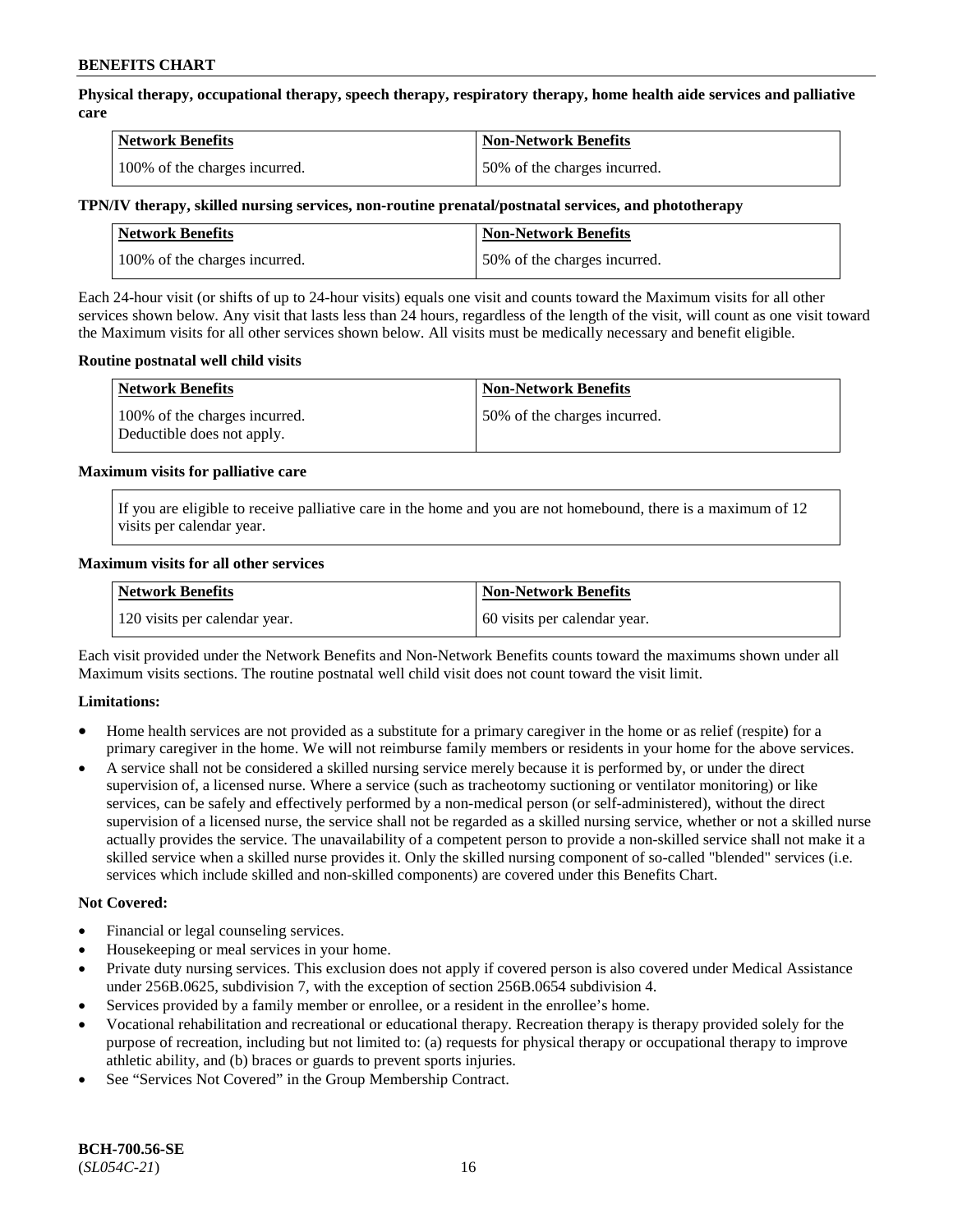## **HOME HOSPICE SERVICES**

### **Applicable Definitions:**

**Part-time.** This is up to two hours of service per day, more than two hours is considered continuous care.

**Continuous Care.** This is from two to twelve hours of service per day provided by a registered nurse, licensed practical nurse, or home health aide, during a period of crisis in order to maintain a terminally ill patient at home.

**Appropriate Facility.** This is a nursing home, hospice residence, or other inpatient facility.

**Custodial Care Related to Hospice Services.** This means providing assistance in the activities of daily living and the care needed by a terminally ill patient which can be provided by primary caregiver (i.e., family member or friend) who is responsible for the patient's home care.

## **Covered Services:**

**Home Hospice Program.** We cover the services described below if you are terminally ill and accepted as a home hospice program participant. You must meet the eligibility requirements of the program, and elect to receive services through the home hospice program. The services will be provided in your home, with inpatient care available when medically necessary as described below. If you elect to receive hospice services, you do so in lieu of curative treatment for your terminal illness for the period you are enrolled in the home hospice program.

**Eligibility:** In order to be eligible to be enrolled in the home hospice program, you must: (1) be a terminally ill patient (prognosis of six months or less); (2) have chosen a palliative treatment focus (i.e., emphasizing comfort and supportive services rather than treatment attempting to cure the disease or condition); and (3) continue to meet the terminally ill prognosis as reviewed by our medical director or his or her designee over the course of care. You may withdraw from the home hospice program at any time.

**Eligible Services:** Hospice services include the following services provided in accordance with an approved hospice treatment plan.

- Home Health Services:
	- o Part-time care provided in your home by an interdisciplinary hospice team (which may include a physician, nurse, social worker, and spiritual counselor) and medically necessary home health services are covered.
	- o One or more periods of continuous care in your home or in a setting which provides day care for pain or symptom management, when medically necessary, will be covered.
- Inpatient Services: We cover medically necessary inpatient services.
- Other Services:
	- o Respite care is covered for care in your home or in an appropriate facility, to give your primary caregivers (i.e., family members or friends) rest and/or relief when necessary in order to maintain a terminally ill patient at home.
	- o Medically necessary medications for pain and symptom management.
	- o Semi-electric hospital beds and other durable medical equipment are covered.
	- o Emergency and non-emergency care is covered.

| <b>Network Benefits</b>       | <b>Non-Network Benefits</b>  |
|-------------------------------|------------------------------|
| 100% of the charges incurred. | 50% of the charges incurred. |

Respite care is limited to 5 days per episode, and respite care and continuous care combined are limited to 30 days.

## **Not Covered:**

- Financial or legal counseling services.
- Housekeeping or meal services in your home.
- Custodial or maintenance care related to hospice services, whether provided in the home or in a nursing home.
- Any service not specifically described as covered services under this home hospice services benefits.
- Any services provided by members of your family or residents in your home.
- See "Services Not Covered" in the Group Membership Contract.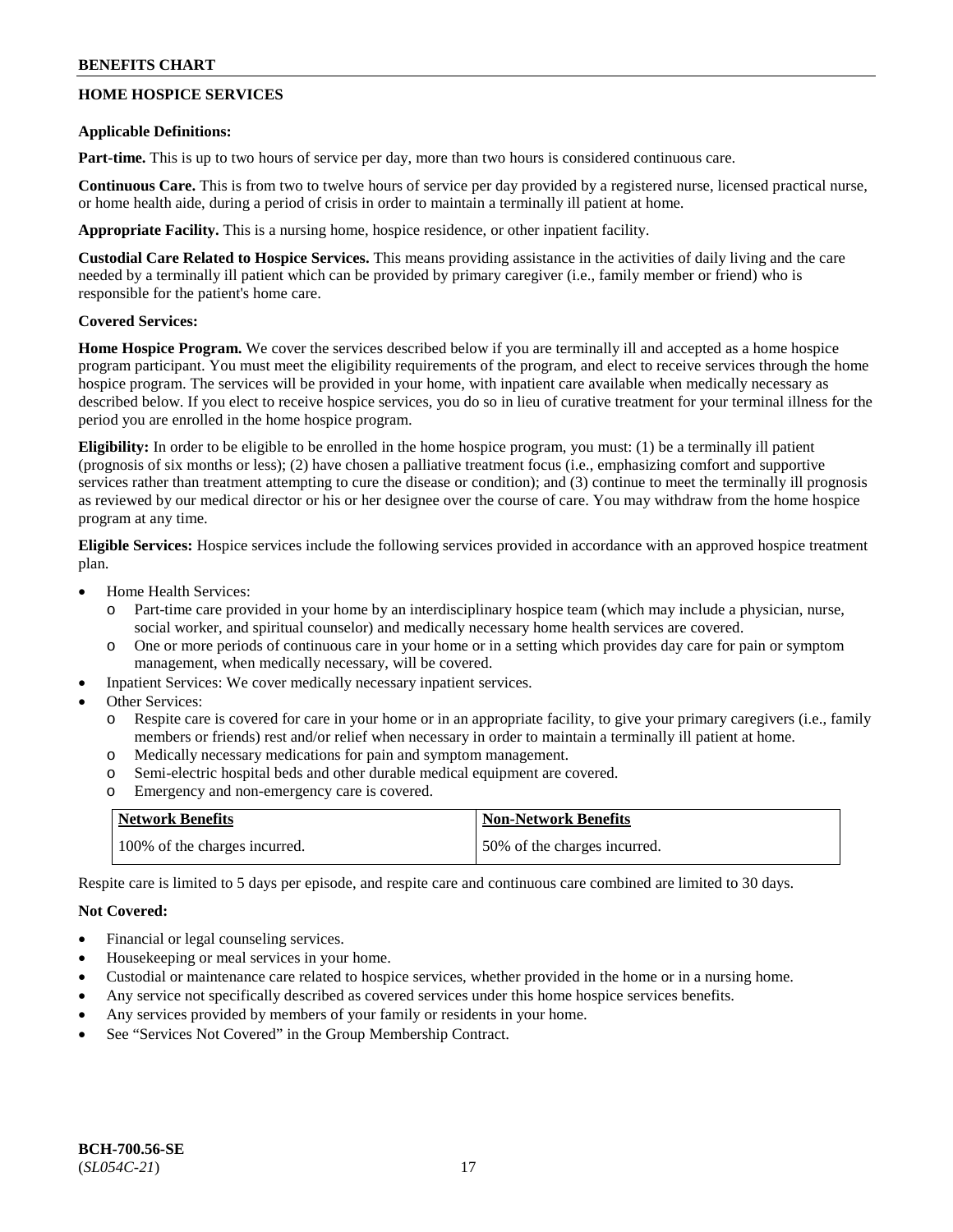## **HOSPITAL AND SKILLED NURSING FACILITY SERVICES**

### **Covered Services:**

We cover services as described below.

#### **Medical or Surgical Hospital Services**

**Inpatient Hospital Services:** We cover the following medical or surgical services, for the treatment of acute illness or injury, which require the level of care only provided in an acute care facility. These services must be authorized by a physician.

Inpatient hospital services include: room and board; the use of operating or maternity delivery rooms; intensive care facilities; newborn nursery facilities; general nursing care, anesthesia, laboratory and diagnostic imaging services, radiation therapy, physical therapy, prescription drugs or other medications administered during treatment, blood and blood products (unless replaced), and blood derivatives, and other diagnostic or treatment related hospital services; physician and other professional medical and surgical services provided while in the hospital, including gender reassignment surgery that meets medical coverage criteria.

We cover up to 120 hours of services provided by a private duty nurse or personal care assistant who has provided home care services to a ventilator-dependent patient, solely for the purpose of assuring adequate training of the hospital staff to communicate with that patient.

Services for items for personal convenience, such as television rental, are not covered.

We cover, following a vaginal delivery, a minimum of 48 hours of inpatient care for the mother and newborn child. We cover, following a caesarean section delivery, a minimum of 96 hours of inpatient care for the mother and newborn child. If the duration of inpatient care is less than these minimums, we also cover a minimum of one home visit by a registered nurse for post-delivery care, within four days of discharge of the mother and newborn child. Services provided by the registered nurse include, but are not limited to, parent education, assistance and training in breast and bottle feeding, and conducting any necessary and appropriate clinical tests. We shall not provide any compensation or other non-medical remuneration to encourage a mother and newborn to leave inpatient care before the duration minimums specified.

Group health plans and health insurance issuers generally may not, under Federal law, restrict benefits for any hospital length of stay in connection with childbirth for the mother of newborn child to less than 48 hours following a vaginal delivery, or less than 96 hours following a caesarean section. However, Federal law generally does not prohibit the mother's or newborn's attending provider, after consulting with the mother, from discharging the mother or her newborn earlier than 48 hours (or 96 hours as applicable). In any case plans and issuers may not, under Federal law, require that a provider obtain authorization from the plan or the insurance issuer for prescribing a length of stay not in excess of 48 hours (or 96 hours).

| <b>Network Benefits</b>       | Non-Network Benefits         |
|-------------------------------|------------------------------|
| 100% of the charges incurred. | 50% of the charges incurred. |

Each member's admission or confinement, including that of a newborn child, is separate and distinct from the admission or confinement of any other member.

**Outpatient Hospital, Ambulatory Care or Surgical Facility Services:** We cover the following medical and surgical services, for diagnosis or treatment of illness or injury on an outpatient basis. These services must be authorized by a physician.

Outpatient services include: use of operating rooms, maternity delivery rooms or other outpatient departments, rooms or facilities; and the following outpatient services: general nursing care, anesthesia, laboratory and diagnostic imaging services, radiation therapy, physical therapy, drugs administered during treatment, blood and blood products (unless replaced), and blood derivatives, and other diagnostic or treatment related outpatient services; physician and other professional medical and surgical services provided while an outpatient, including gender reassignment surgery that meets medical coverage criteria.

For Network Benefits, non-emergent, scheduled outpatient Magnetic Resonance Imaging (MRI) and Computed Tomography (CT) must be provided at a designated facility. Your physician and facility will obtain or verify authorization for these services with HealthPartners, as needed.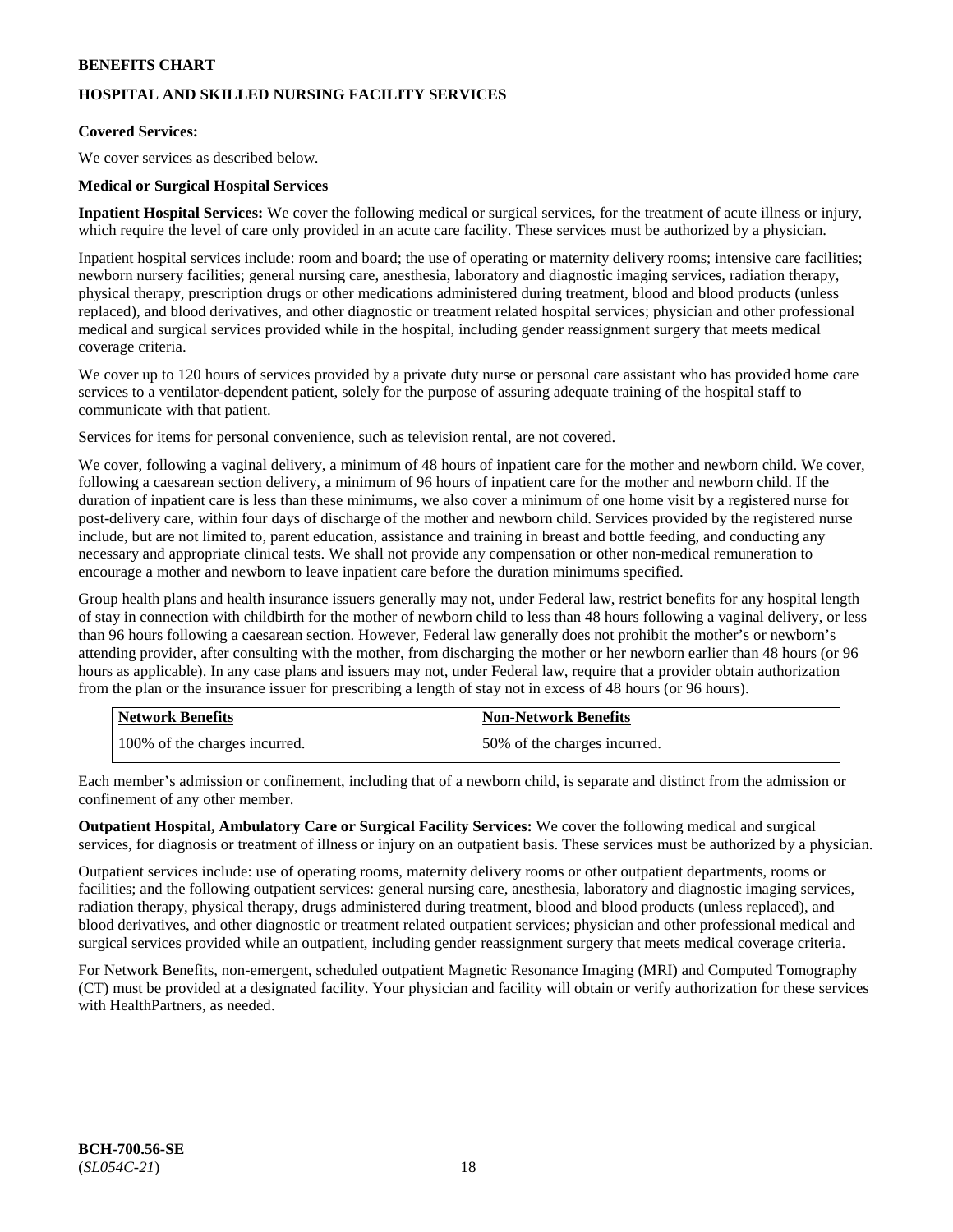To see the benefit level for diagnostic imaging services, laboratory services and physical therapy, see benefits under Diagnostic Imaging Services, Laboratory Services and Physical Therapy in this Benefits Chart.

| <b>Network Benefits</b>       | Non-Network Benefits         |
|-------------------------------|------------------------------|
| 100% of the charges incurred. | 50% of the charges incurred. |

## **Skilled Nursing Facility Care**

We cover room and board, daily skilled nursing and related ancillary services for post-acute treatment and rehabilitative care of illness or injury that meets medical coverage criteria.

| Network Benefits                              | <b>Non-Network Benefits</b>                   |
|-----------------------------------------------|-----------------------------------------------|
| 100\% of the charges incurred.                | 50% of the charges incurred.                  |
| Limited to 120 day maximum per calendar year. | Limited to 120 day maximum per calendar year. |

Each day of services provided under the Network Benefits and Non-Network Benefits combined, counts toward the maximums shown above.

#### **Not Covered:**

- Services for items for personal convenience, such as television rental.
- See "Services Not Covered" in the Group Membership Contract.

## **INFERTILITY SERVICES**

#### **Covered Services:**

We cover the diagnosis of infertility. These services include diagnostic procedures and tests provided in connection with an infertility evaluation, office visits and consultations to diagnose infertility.

| Network Benefits              | <b>Non-Network Benefits</b>  |
|-------------------------------|------------------------------|
| 100% of the charges incurred. | 50% of the charges incurred. |

Coverage is limited to office visits and consultations to diagnose infertility. Treatment is not covered.

## **Not Covered:**

- Treatment of infertility, including but not limited to, office visits, laboratory and diagnostic imaging services and drugs for the treatment of infertility; assisted reproduction, including, but not limited to gamete intrafallopian tube transfer (GIFT), zygote intrafallopian tube transfer (ZIFT) intracytoplasmic sperm injection (ICSI), and/or in-vitro fertilization (IVF), and all charges associated with such procedures; reversal of sterilization; artificial insemination; and sperm, ova or embryo acquisition, retrieval or storage; however, we do cover office visits and consultations to diagnose infertility.
- Services related to the establishment of surrogate pregnancy and fees for a surrogate.
- See "Services Not Covered" in the Group Membership Contract.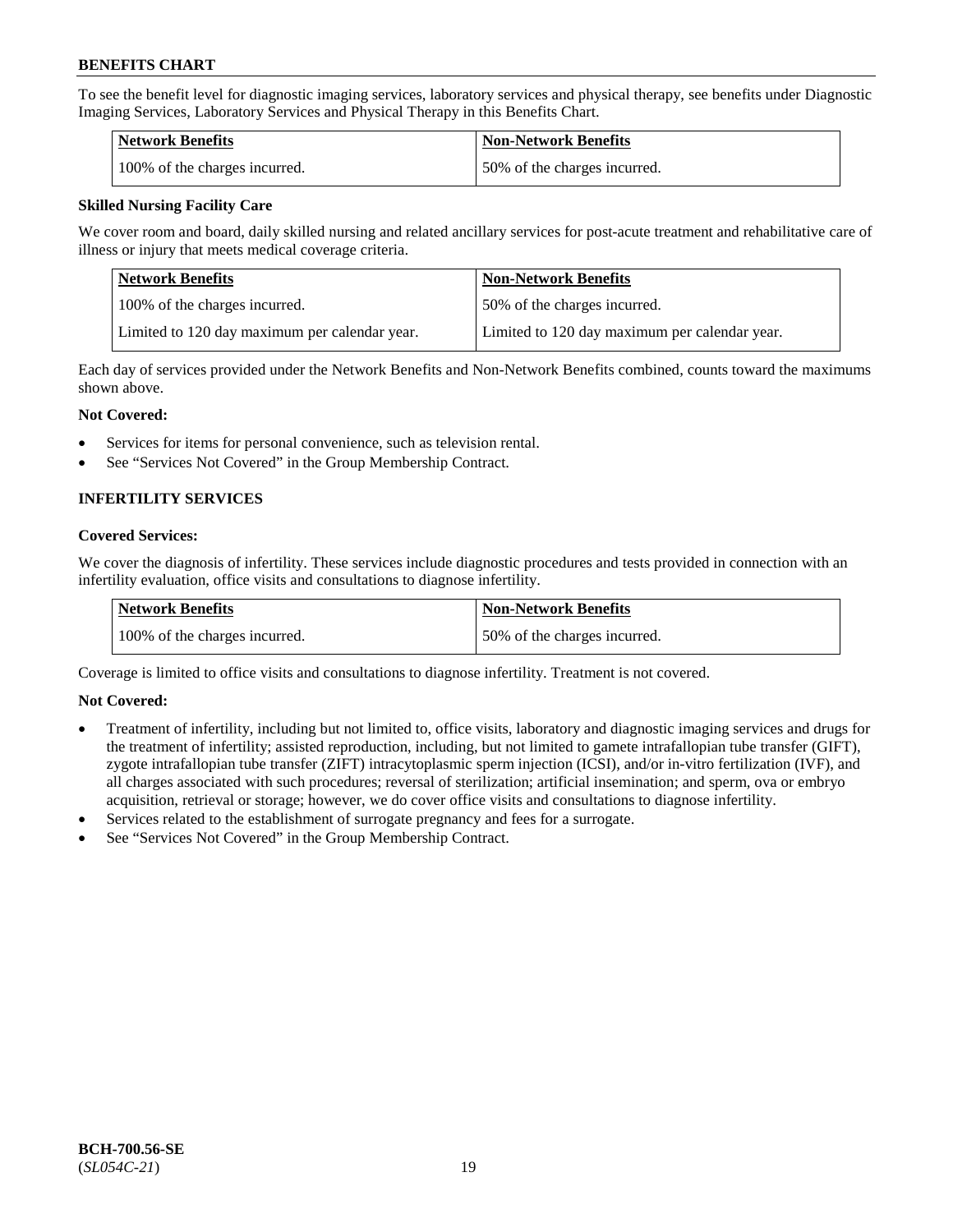## **LABORATORY SERVICES**

## **Covered Services:**

We cover laboratory tests when ordered by a provider and provided in a clinic or outpatient hospital facility.

To see the benefit level for inpatient hospital or skilled nursing facility services, see benefits under Inpatient Hospital and Skilled Nursing Facility Services in this Benefits Chart.

**Prostate-specific antigen (PSA) test coverage.** We cover prostate cancer screening for men 40 years of age or over who are symptomatic or in a high-risk category and for all men 50 years of age or older. Coverage includes a prostate-specific antigen blood test and a digital rectal examination.

| <b>Network Benefits</b>       | <b>Non-Network Benefits</b>  |
|-------------------------------|------------------------------|
| 100% of the charges incurred. | 50% of the charges incurred. |

#### **All other laboratory services**

#### **Services for illness or injury**

| Network Benefits              | <b>Non-Network Benefits</b>  |
|-------------------------------|------------------------------|
| 100% of the charges incurred. | 50% of the charges incurred. |

## **Preventive Services**

Laboratory services associated with preventive services are covered at the benefit level shown in the "Preventive Services" section of this Benefits Chart.

## **Not Covered:**

See "Services Not Covered" in the Group Membership Contract.

## **LYME DISEASE SERVICES**

## **Covered Services:**

We cover services for the treatment of Lyme disease.

| <b>Network Benefits</b>                                | <b>Non-Network Benefits</b>                                  |
|--------------------------------------------------------|--------------------------------------------------------------|
| Coverage level is same as corresponding Network        | Coverage level is same as corresponding Non-Network          |
| Benefit, depending on type of service provided such as | Benefit, depending on type of service provided, such as      |
| Office Visits for Illness or Injury, Inpatient or      | Office Visits for Illness or Injury, Inpatient or Outpatient |
| <b>Outpatient Hospital Services.</b>                   | Hospital Services.                                           |

## **Not Covered:**

See "Services Not Covered" in the Group Membership Contract.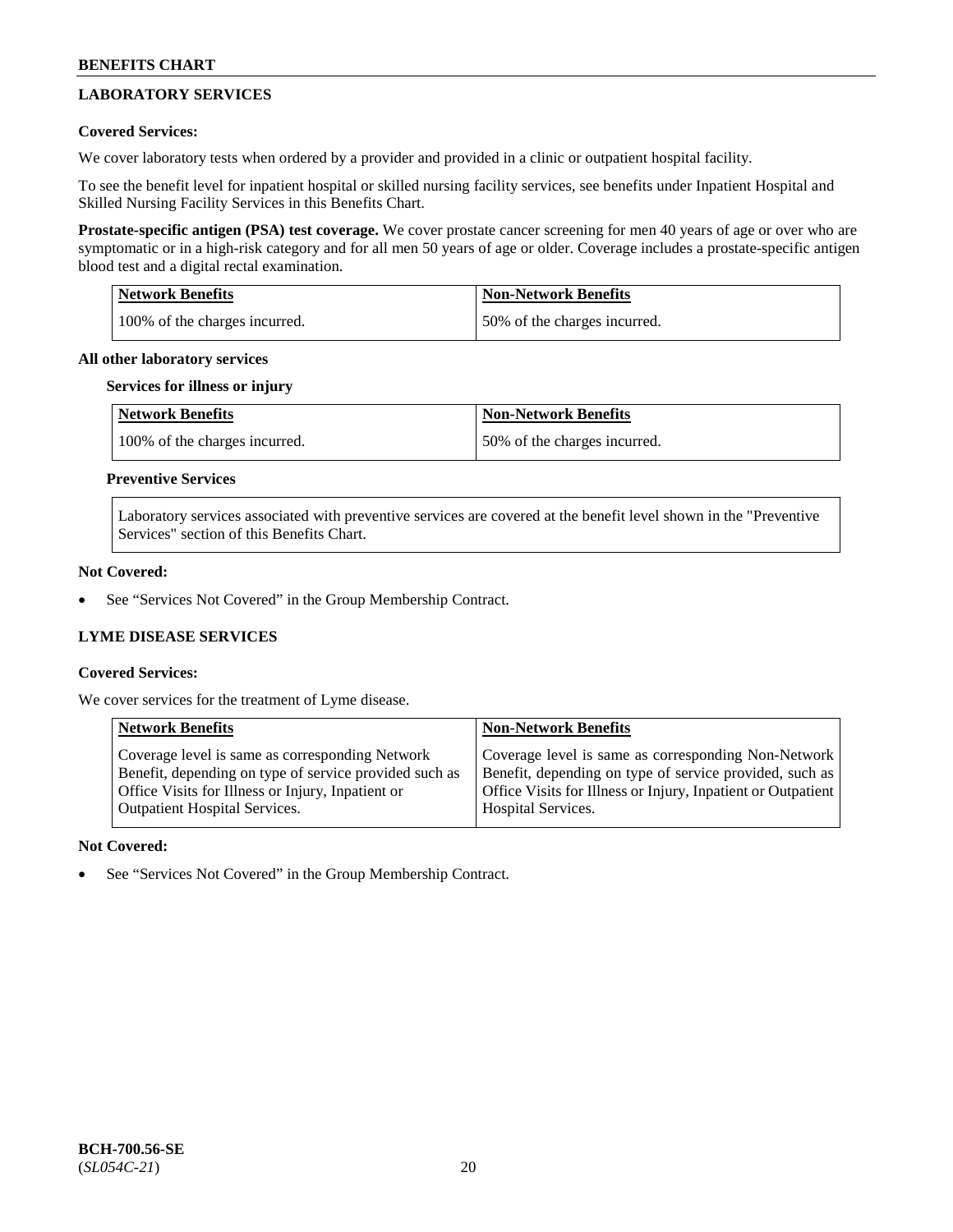## **MASTECTOMY RECONSTRUCTION BENEFIT**

## **Covered Services:**

We cover reconstruction of the breast on which the mastectomy has been performed; surgery and reconstruction of the other breast to produce symmetrical appearance, and prostheses and physical complications of all stages of mastectomy, including lymphedemas.

| <b>Network Benefits</b>                                 | <b>Non-Network Benefits</b>                             |
|---------------------------------------------------------|---------------------------------------------------------|
| Coverage level is same as corresponding Network         | Coverage level is same as corresponding Non-Network     |
| Benefit, depending on type of service provided, such as | Benefit, depending on type of service provided, such as |
| Office Visits for Illness or Injury, Inpatient or       | Office Visits for Illness or Injury, Inpatient or       |
| <b>Outpatient Hospital Services.</b>                    | <b>Outpatient Hospital Services.</b>                    |

## **Not Covered:**

See "Services Not Covered" in the Group Membership Contract.

## **MEDICATION THERAPY DISEASE MANAGEMENT PROGRAM**

## **Covered Services:**

If you meet our criteria for coverage, you may qualify for our Medication Therapy Disease Management Program.

The program covers consultations with a designated pharmacist.

Covered services are based on established medical policies, which are subject to periodic review and modification by the medical directors. These medical policies (medical coverage criteria) are available online at [healthpartners.com](https://www.healthpartners.com/hp/index.html) or by calling Member Services.

| Network Benefits                                            | <b>Non-Network Benefits</b> |
|-------------------------------------------------------------|-----------------------------|
| 100% of the charges incurred.<br>Deductible does not apply. | No Coverage.                |

## **Not Covered:**

See "Services Not Covered" in the Group Membership Contract.

## **OFFICE VISITS FOR ILLNESS OR INJURY**

## **Covered Services:**

We cover the following when medically necessary: professional medical and surgical services and related supplies, including biofeedback, of physicians and other health care providers; blood and blood products (unless replaced) and blood derivatives.

We cover diagnosis and treatment of illness or injury to the eyes. Where contact or eyeglass lenses are prescribed as medically necessary for the post-operative treatment of cataracts or for the treatment of aphakia, or keratoconus, we cover the initial evaluation, lenses and fitting. Members must pay for lens replacement beyond the initial pair.

We also provide coverage for the initial physical evaluation of a child if it is ordered by a Minnesota juvenile court.

## **Office Visits**

| <b>Network Benefits</b>       | <b>Non-Network Benefits</b>  |
|-------------------------------|------------------------------|
| 100% of the charges incurred. | 50% of the charges incurred. |

**Convenience clinics**

| Network Benefits              | <b>Non-Network Benefits</b>  |
|-------------------------------|------------------------------|
| 100% of the charges incurred. | 50% of the charges incurred. |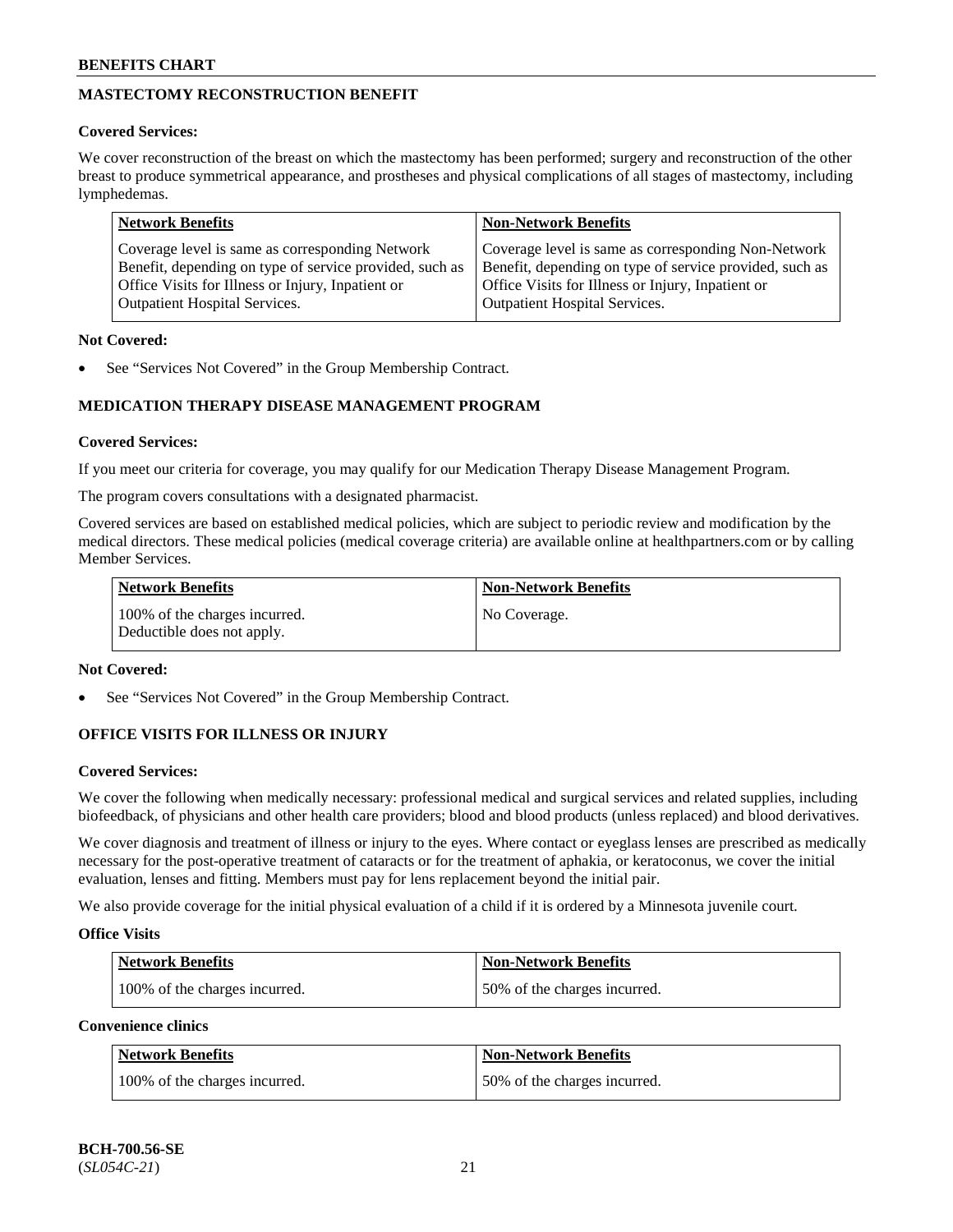## **Scheduled telephone visits**

| <b>Network Benefits</b>       | <b>Non-Network Benefits</b>  |
|-------------------------------|------------------------------|
| 100% of the charges incurred. | 50% of the charges incurred. |

## **E-visits**

## **Access to online care through virtuwell at [virtuwell.com](https://www.virtuwell.com/)**

| <b>Network Benefits</b>       | <b>Non-Network Benefits</b> |
|-------------------------------|-----------------------------|
| 100% of the charges incurred. | Not Applicable.             |

## **All other E-visits**

| Network Benefits              | <b>Non-Network Benefits</b>  |
|-------------------------------|------------------------------|
| 100% of the charges incurred. | 50% of the charges incurred. |

## **Injections administered in a physician's office, other than immunizations**

## **Allergy injections**

| <b>Network Benefits</b>       | <b>Non-Network Benefits</b>  |
|-------------------------------|------------------------------|
| 100% of the charges incurred. | 50% of the charges incurred. |

## **All other injections**

| <b>Network Benefits</b>       | <b>Non-Network Benefits</b>  |
|-------------------------------|------------------------------|
| 100% of the charges incurred. | 50% of the charges incurred. |

## **Not Covered:**

- Court ordered treatment, except as described in this Benefits Chart under "Mental Health Services" and "Office Visits for Illness or Injury" or as otherwise required by law.
- See "Services Not Covered" in the Group Membership Contract.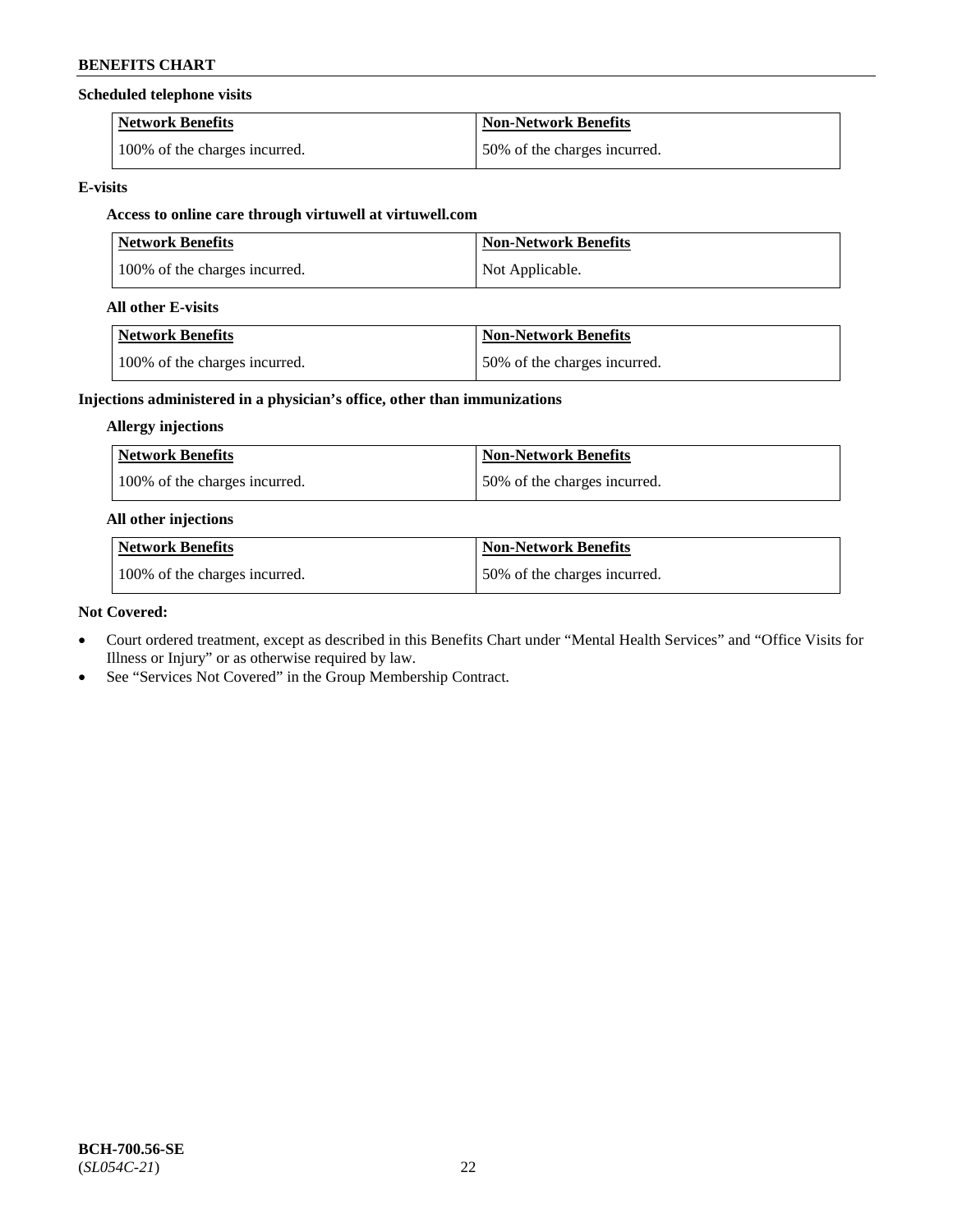## **PEDIATRIC AUTOIMMUNE NEUROPSYCHIATRIC DISORDERS ASSOCIATED WITH STREPTOCOCCAL INFECTIONS (PANDAS) AND PEDIATRIC ACUTE-ONSET NEUROPSYCHIATRIC SYNDROME (PANS) TREATMENT**

### **Definitions:**

**Pediatric acute-onset neuropsychiatric syndrome.** This means a class of acute-onset obsessive compulsive or tic disorders or other behavioral changes presenting in children and adolescents that are not otherwise explained by another known neurologic or medical disorder.

**Pediatric autoimmune neuropsychiatric disorders associated with streptococcal infections.** This means a condition in which a streptococcal infection in a child or adolescent causes the abrupt onset of clinically significant obsessions, compulsions, tics, or other neuropsychiatric symptoms or behavioral changes, or a relapsing and remitting course of symptom severity.

#### **Covered Services:**

We cover treatment for pediatric autoimmune neuropsychiatric disorders associated with streptococcal infections (PANDAS) and for treatment for pediatric acute-onset neuropsychiatric syndrome (PANS). Treatments that must be covered under this section must be recommended by the member's licensed health care professional and include but are not limited to antibiotics, medication and behavioral therapies to manage neuropsychiatric symptoms, plasma exchange, and immunoglobulin.

| <b>Network Benefits</b>                                                                                                                                         | <b>Non-Network Benefits</b>                                                                                                                                         |
|-----------------------------------------------------------------------------------------------------------------------------------------------------------------|---------------------------------------------------------------------------------------------------------------------------------------------------------------------|
| Coverage level is same as corresponding Network<br>Benefit, depending on type of service provided, such as<br>Office Visits for Illness or Injury, Inpatient or | Coverage level is same as corresponding Non-Network<br>Benefit, depending on type of service provided, such as<br>Office Visits for Illness or Injury, Inpatient or |
| <b>Outpatient Hospital Services.</b>                                                                                                                            | <b>Outpatient Hospital Services.</b>                                                                                                                                |

#### **Not Covered:**

See "Services Not Covered" in the Group Membership Contract.

## **PEDIATRIC EYEWEAR**

#### **Covered Services:**

We cover pediatric eyewear for children, subject to our medical coverage criteria. This provision will continue until the end of the month in which the child turns age 19. These medical policies (medical coverage criteria) are available by calling Member Services or logging on to your "*my*HealthPartners" account at [healthpartners.com.](https://www.healthpartners.com/hp/index.html)

| Network Benefits              | <b>Non-Network Benefits</b> |
|-------------------------------|-----------------------------|
| 100% of the charges incurred. | No Coverage.                |

Limited to one pair of eyeglasses (lenses and frames) or one pair of contact lenses per benefit year.

#### **Not Covered:**

- Replacement of eyeglasses or contact lenses due to loss or theft.
- See "Services Not Covered" in the Group Membership Contract.

## **PHYSICAL THERAPY, OCCUPATIONAL THERAPY AND SPEECH THERAPY**

#### **Covered Services:**

We cover the following physical therapy, occupational therapy and speech therapy services:

- rehabilitative care to correct the effects of illness or injury;
- habilitative care rendered for congenital, developmental or medical conditions which have significantly limited the successful initiation of normal speech and normal motor development.

Massage therapy which is performed in conjunction with other treatment/modalities by a physical occupational therapist, is part of a prescribed treatment plan and is not billed separately is covered.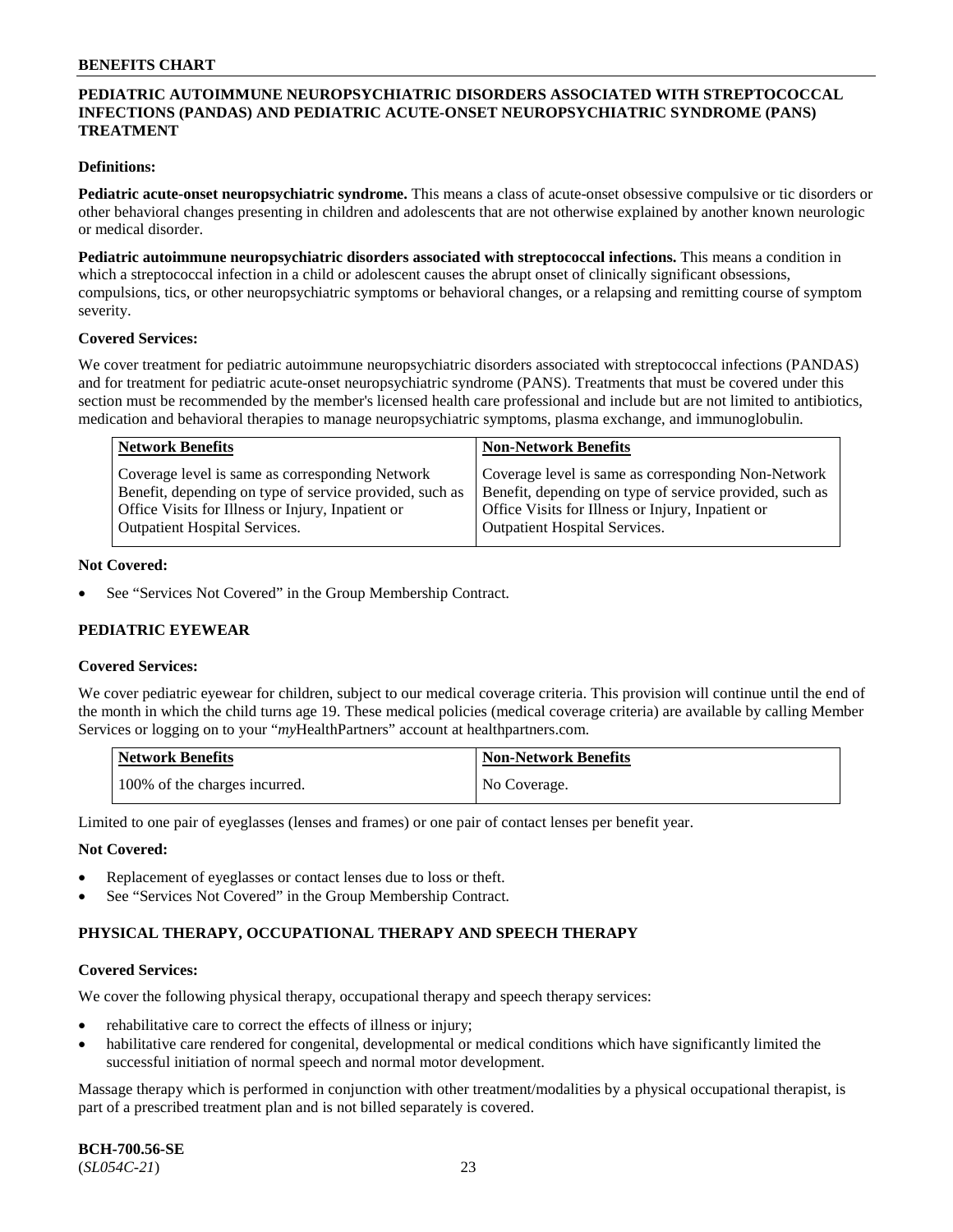We cover services provided in a clinic. We also cover physical therapy provided in an outpatient hospital facility. To see the benefit level for inpatient hospital or skilled nursing facility services, see benefits under Inpatient Hospital and Skilled Nursing Facility Services.

### **Rehabilitative Care**

| <b>Network Benefits</b>       | <b>Non-Network Benefits</b>                                                               |
|-------------------------------|-------------------------------------------------------------------------------------------|
| 100% of the charges incurred. | 50% of the charges incurred.                                                              |
|                               | Physical and Occupational Therapy combined are<br>limited to 20 visits per calendar year. |
|                               | Speech Therapy is limited to 20 visits per calendar year.                                 |

## **Habilitative Care**

| <b>Network Benefits</b>       | <b>Non-Network Benefits</b>                                                                       |
|-------------------------------|---------------------------------------------------------------------------------------------------|
| 100% of the charges incurred. | 50% of the charges incurred.                                                                      |
|                               | Physical, Occupational and Speech Therapy combined<br>are limited to 20 visits per calendar year. |

#### **Not Covered:**

- Massage therapy for the purpose of comfort or convenience of the member.
- See "Services Not Covered" in the Group Membership Contract.

## **PORT WINE STAIN REMOVAL SERVICES**

#### **Covered Services:**

We cover port wine stain removal services.

| <b>Network Benefits</b>                                | <b>Non-Network Benefits</b>                                  |
|--------------------------------------------------------|--------------------------------------------------------------|
| Coverage level is same as corresponding Network        | Coverage level is same as corresponding Non-Network          |
| Benefit, depending on type of service provided such as | Benefit, depending on type of service provided, such as      |
| Office Visits for Illness or Injury, Inpatient or      | Office Visits for Illness or Injury, Inpatient or Outpatient |
| <b>Outpatient Hospital Services.</b>                   | <b>Hospital Services.</b>                                    |

## **Not Covered:**

• See "Services Not Covered" in the Group Membership Contract.

## **PRESCRIPTION DRUG SERVICES**

## **Covered Services:**

We cover prescription drugs and medications that can be self-administered or are administered in a physician's office. We cover off-label use of formulary drugs to treat cancer if the drug is recognized for the treatment of cancer in any authoritative compendia used by the Medicare program.

We cover orally administered anticancer drugs at the applicable benefit level under outpatient drugs below. We are in compliance with Minnesota Statute 62A.3075 because we do not cover orally administered anticancer drugs under our specialty drug benefit.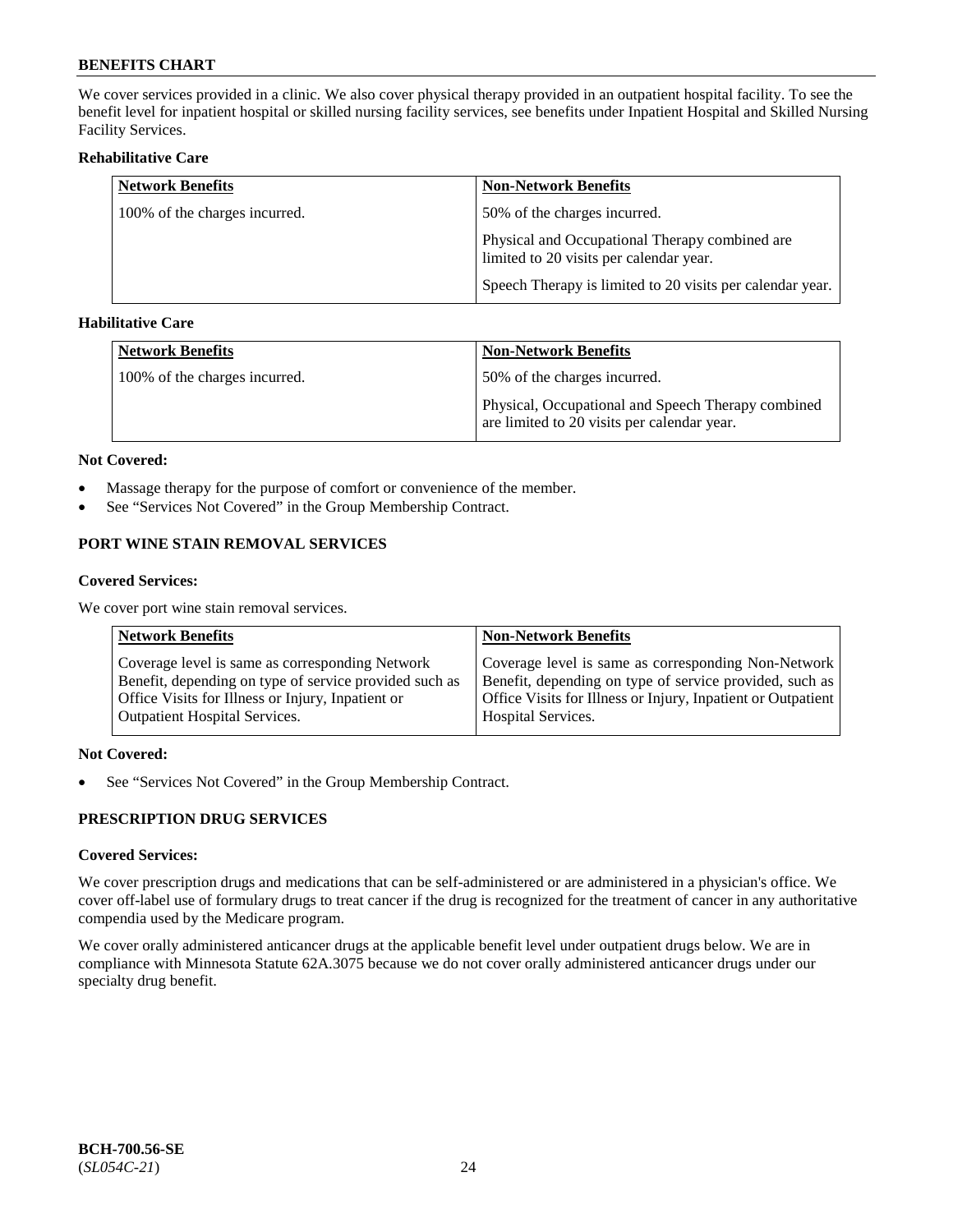We will refill a prescription for eye drops covered under this Benefits Chart if the member requests a refill and original prescription specified that additional quantities would be needed, providing the refill request does not exceed the quantities needed, and the following conditions are met:

- If the member requests a 30-day refill supply, the request must be made between 21 and 30 days of the later of (a) the original date that the prescription was distributed to the member or (b) the date that the most recent refill was distributed to the member; or
- If the member requests a 90-day refill supply, the request must be made between 75 and 90 days of the later of (a) the original date that the prescription was distributed to the member or (b) the date that the most recent refill was distributed to the member.

A licensed pharmacist may prescribe and dispense self-administered hormonal contraceptives, nicotine replacement medications, and opiate antagonists for the treatment of an acute opiate overdose in accordance with section 151.37, subdivision 14, 15, or 16, under the same terms of coverage that would apply had the prescription drug been prescribed by a licensed physician, physician assistant, or advanced practice nurse practitioner. If the plan excludes coverage for selfadministered hormonal contraceptives, they will not be covered under this provision.

#### **For Network Benefits, drugs and medications must be part of the formulary and obtained at a Network Pharmacy.**

#### **For Non-Network Benefits, drugs and medications must be part of the formulary.**

#### **See the Formulary definition for information on the Formulary Exception Process available to you.**

## **Outpatient drugs (except as specified below)**

| <b>Network Benefits</b>                                                                                                                                      | <b>Non-Network Benefits</b>  |
|--------------------------------------------------------------------------------------------------------------------------------------------------------------|------------------------------|
| 100% of the charges incurred.                                                                                                                                | 50% of the charges incurred. |
| Formulary insulin is considered preventive and is not<br>subject to your deductible. In no event will your cost for<br>a formulary insulin drug exceed \$25. |                              |

**Cost-Sharing Limits for Insulin:** We are required to limit your cost-sharing on prescription insulin to no more than the net price of the prescription insulin drug. This requirement applies at the point of sale, including deductible payments and the costsharing amounts charged once the deductible is met.

**Cost-sharing.** This means a deductible payment, copayment, or coinsurance amount that you must pay for covered prescription insulin in accordance with the terms and conditions of this health plan.

**Net price.** This means our cost for prescription insulin, including any rebates or discounts received by or accrued directly or indirectly to us from a drug manufacturer or pharmacy benefit manager.

#### **Mail order drugs**

| <b>Network Benefits</b>                                                                                                                                                                   | <b>Non-Network Benefits</b>           |
|-------------------------------------------------------------------------------------------------------------------------------------------------------------------------------------------|---------------------------------------|
| For your convenience, you may also get up to a 93-day<br>supply of outpatient formulary prescription drugs that<br>can be self-administered through the designated mail<br>order service. | See Network Mail Order Drugs benefit. |
| New prescriptions to treat certain chronic conditions<br>and trial drugs will be limited to quantity limits<br>described at the end of this section.                                      |                                       |
| Specialty Drugs are not available through the mail order<br>service.                                                                                                                      |                                       |

## **Tobacco cessation drugs are covered for all FDA – approved tobacco cessation drugs for a minimum of 90 days**

| Network Benefits                                            | <b>Non-Network Benefits</b>  |
|-------------------------------------------------------------|------------------------------|
| 100% of the charges incurred.<br>Deductible does not apply. | 50% of the charges incurred. |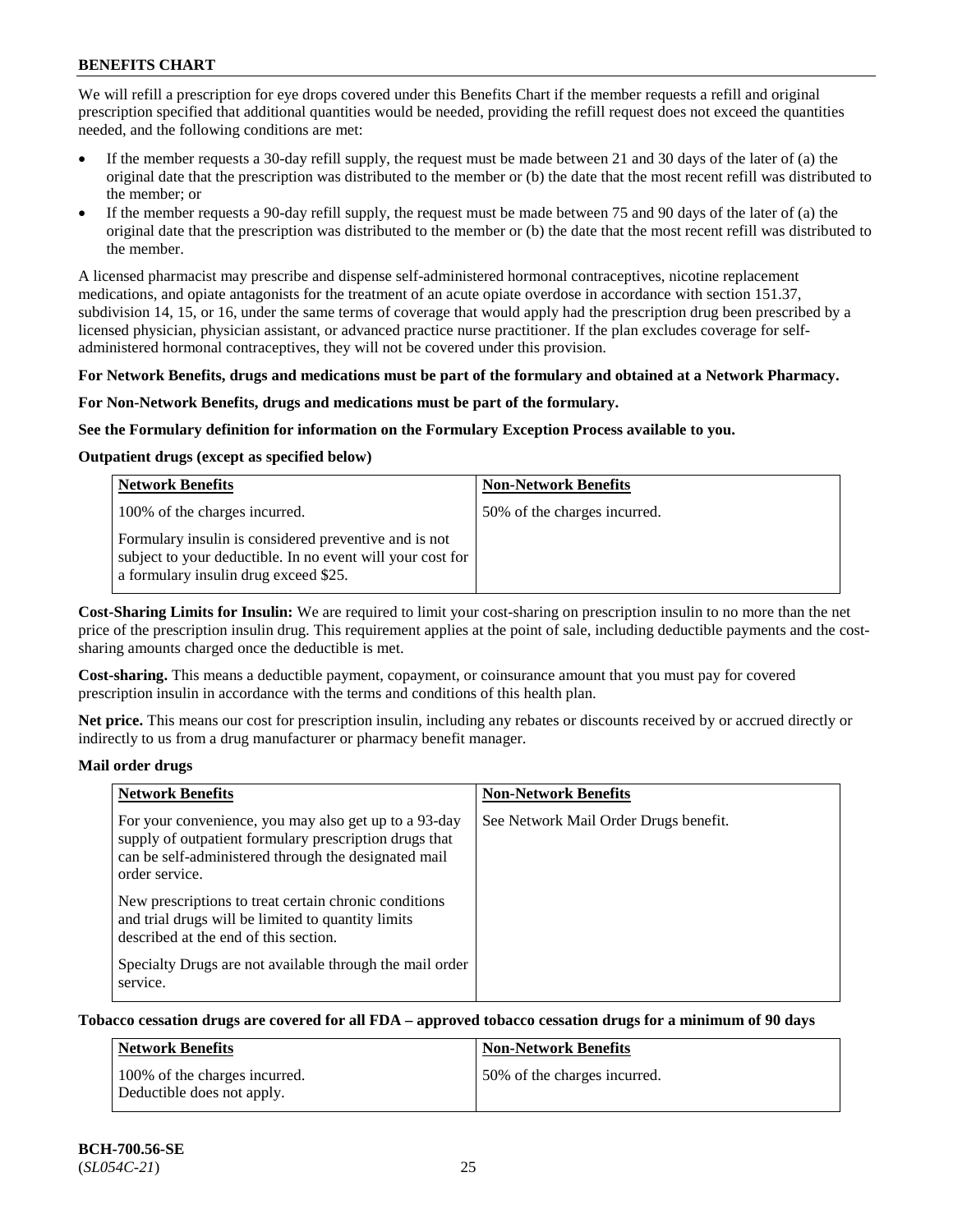## **Specialty Drugs that are self-administered**

| <b>Network Benefits</b>                                                                                                                    | <b>Non-Network Benefits</b> |
|--------------------------------------------------------------------------------------------------------------------------------------------|-----------------------------|
| 100% of the charges incurred.                                                                                                              | No Coverage.                |
| For Network Benefits, specialty drugs are limited to<br>drugs on the specialty drug list and must be obtained<br>from a designated vendor. |                             |

## **Drugs for the treatment of growth deficiency**

| <b>Network Benefits</b>                                                                                                                            | <b>Non-Network Benefits</b>  |
|----------------------------------------------------------------------------------------------------------------------------------------------------|------------------------------|
| 100% of the charges incurred.                                                                                                                      | 50% of the charges incurred. |
| For Network Benefits, growth deficiency drugs are<br>limited to drugs on the specialty drug list and must be<br>obtained from a designated vendor. |                              |

#### **Contraceptive drugs**

| <b>Network Benefits</b>                                                                                                                                        | <b>Non-Network Benefits</b>  |
|----------------------------------------------------------------------------------------------------------------------------------------------------------------|------------------------------|
| 100% of the charges incurred for formulary drugs.<br>Deductible does not apply.                                                                                | 50% of the charges incurred. |
| If a physician requests that a non-formulary<br>contraceptive drug be dispensed as written the drug will<br>be covered at 100%, not subject to the deductible. |                              |

#### **Limitations:**

- Certain drugs may require prior authorization as indicated on the formulary. HealthPartners may require prior authorization for the drug and also the site where the drug will be provided. Certain drugs are subject to our utilization review process and quantity limits, as indicated on our formulary.
- Certain non-formulary drugs require prior authorization. In addition, certain drugs may be subject to any quantity limits applied as part of our trial program.
- If a member requests a brand name drug when there is a generic equivalent, the brand name drug will be covered up to the charge that would apply to the generic drug, minus any required copayment. If a physician requests that a brand name drug be dispensed as written, and we determine the brand name drug is medically necessary, the drug will be paid at the Outpatient Drugs benefit.
- We may require members to try over-the-counter (OTC) drug alternatives before approving more costly formulary prescription drugs.
- Unless otherwise specified in the "Prescription Drug Services" section, you may receive up to a 31-day supply per prescription.
- A 93-day supply will be covered and dispensed only at pharmacies that participate in our extended day supply program
- New prescriptions to treat certain chronic conditions are limited to a 31-day supply.
- No more than a 31-day supply of Specialty Drugs will be covered and dispensed at a time, unless it's a manufacturer supplied drug that cannot be split that supplies the member with more than a 31-day supply.
- The member copayment for a drug will not exceed the cost of the drug.
- If a member copayment is required, you must pay one member copayment for each 31-day supply, or portion thereof.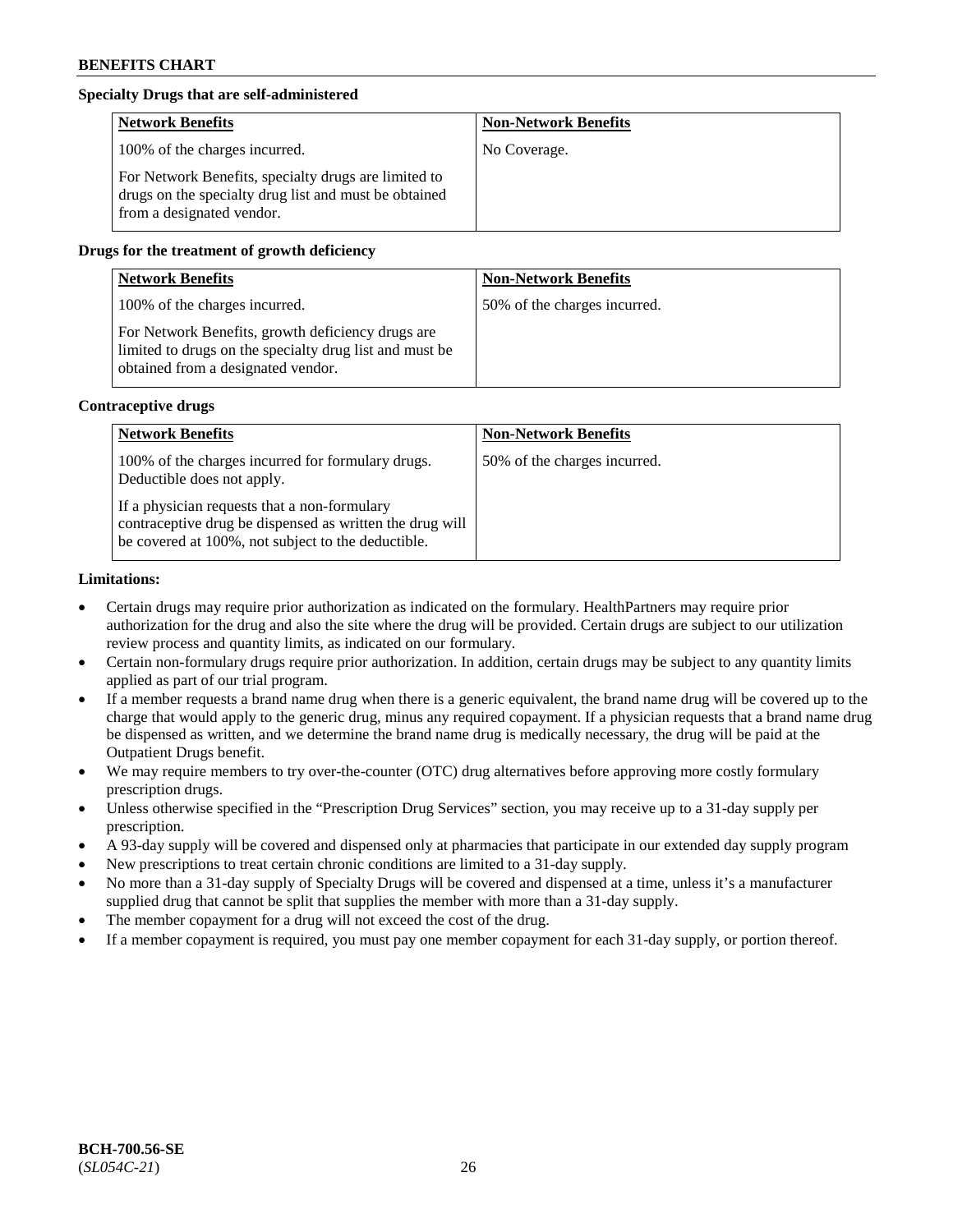## **Not Covered:**

- Replacement of prescription drugs, medications, equipment and supplies due to loss, damage or theft.
- Nonprescription (over the counter) drugs or medications, including, but not limited to, vitamins, supplements, homeopathic remedies, and non-FDA approved drugs unless listed on the formulary and prescribed by a physician or legally authorized health care provider under applicable state and federal law. We cover off-label use of drugs to treat cancer as specified in the "Prescription Drug Services" section of this Benefits Chart. This exclusion does not include over-the-counter contraceptives for women as allowed under the Affordable Care Act when the member obtains a prescription for the item. In addition, if the member obtains a prescription, this exclusion does not include aspirin to prevent cardiovascular disease for men and women of certain ages; folic acid supplements for women who may become pregnant; fluoride chemoprevention supplements for children without fluoride in their water source; and iron supplements for children ages 6-12 who are at risk of anemia.
- Drugs on the Excluded Drug List. The Excluded Drug List includes select drugs within a therapy class that are not eligible for coverage. This includes drugs that may be excluded for certain indications. However, you may request coverage for a drug on the Excluded Drug List by requesting an exception to the formulary under the formulary exception process described in the definition of formulary in this Benefits Chart. The Excluded Drug List is available at [healthpartners.com](http://www.healthpartners.com/)
- Drugs that are newly approved by the FDA until they are reviewed and approved by HealthPartners Pharmacy and Therapeutics Committee. However, you may request coverage for a drug that is newly approved by the FDA by requesting an exception to the formulary under the formulary exception process described in the definition of formulary in the Benefits Chart.
- All drugs used for sexual dysfunction.
- All drugs for the treatment of infertility.
- Medical cannabis.
- Medical devices approved by the FDA will not be covered under the "Prescription Drug Services" section unless they are on our formulary. Covered medical devices are generally submitted and reimbursed under your medical benefits.
- See "Services Not Covered" in the Group Membership Contract.

## **PREVENTIVE SERVICES**

## **Applicable Definitions:**

**Routine Preventive Services** are routine healthcare services that include screenings, check-ups and counseling to prevent illness, disease or other health problems before symptoms occur.

**Diagnostic Services** are services to help a provider understand your symptoms, diagnose illness and decide what treatment may be needed. They may be the same services that are listed as preventive services, but they are being used as diagnostic services. Your provider will determine if these services are preventive or diagnostic. These services are not preventive if received as part of a visit to diagnose, manage or maintain an acute or chronic medical condition, illness or injury. When that occurs, unless otherwise indicated below, standard deductibles, copayments or coinsurance apply.

## **Covered Services:**

We cover preventive services that meet any of the requirements under the Affordable Care Act (ACA) shown in the bulleted items below. These preventive services are covered at 100% under the network benefits with no deductible, copayments or coinsurance. (If a preventive service is not required by the ACA and it is covered at a lower benefit level or if a group qualifies for an exemption or accommodation for certain benefits under the ACA, it will be specified below). Preventive benefits mandated under the ACA are subject to periodic review and modification. Changes would be effective in accordance with the federal rules. Preventive services mandated by the ACA include:

- Evidence-based items or services that have in effect a rating of A or B in the current recommendations of the United States Preventive Services Task Force with respect to the individual;
- Immunizations for routine use in children, adolescents, and adults that have in effect a recommendation from the Advisory Committee on Immunization Practices of the Centers for Disease Control and Prevention with respect to the individual;
- With respect to infants, children, and adolescents, evidence-informed preventive care and screenings provided for in comprehensive guidelines supported by the Health Resources and Services Administration; and
- With respect to women, preventive care and screenings provided for in comprehensive guidelines supported by the Health Resources and Services Administration.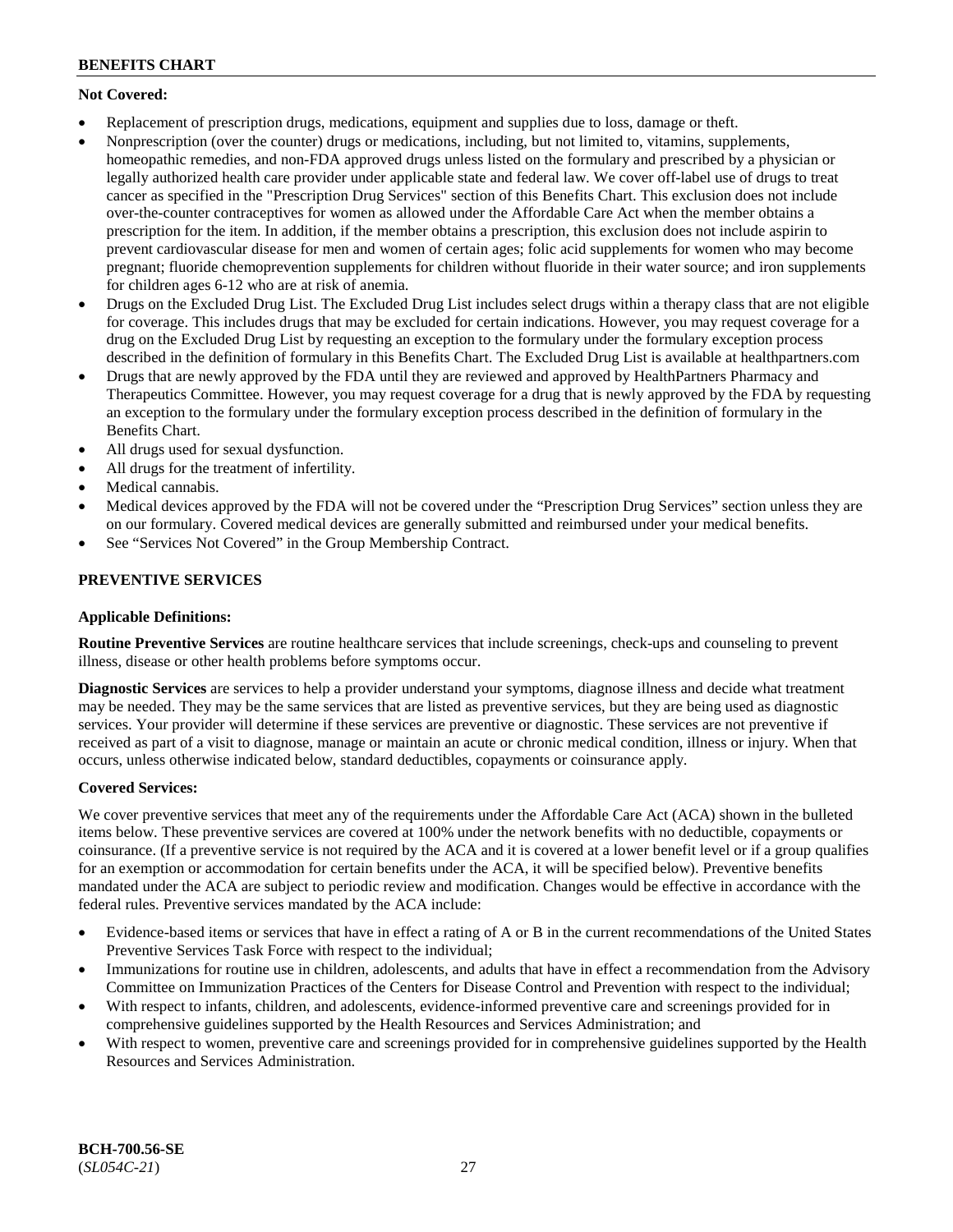Covered services are based on established medical policies, which are subject to periodic review and modification by the medical or dental directors. These medical policies (medical coverage criteria) are available by calling Member Services, or logging on to your "*my*HealthPartners" account at [healthpartners.com.](http://www.healthpartners.com/)

A complete list of preventive care services recommended under the U.S. Preventive Task Force (USPSTF) is available online at [uspreventiveservicestakskforce.org/Page/Name/uspstf-a-and-b-recommendations.](https://www.uspreventiveservicestaskforce.org/Page/Name/uspstf-a-and-b-recommendations-by-date/)

HHS: [healthcare.gov/coverage/preventive-care-benefits](https://www.healthcare.gov/coverage/preventive-care-benefits/)

CDC: [cdc.gov/vaccines/schedules/index.html](https://www.cdc.gov/vaccines/schedules/index.html)

### **ACA and state mandated preventive services are covered as follows:**

**Routine health exams and periodic health assessments.** A physician or health care provider will counsel you as to how often health assessments are needed based on age, sex and health status. This includes screening for tobacco use, at least two tobacco cessation attempts per year (for those who use tobacco products), all FDA approved tobacco cessation medications including over-the-counter drugs (as shown in the "Prescription Drug Services" Section) and at least four counseling sessions of at least ten minutes each for tobacco cessation.

| <b>Network Benefits</b>                                     | <b>Non-Network Benefits</b>  |
|-------------------------------------------------------------|------------------------------|
| 100% of the charges incurred.<br>Deductible does not apply. | 50% of the charges incurred. |

**Child health supervision services**. This includes pediatric preventive services, such as fluoride chemoprevention for children without fluoride in their water source, newborn screenings, appropriate immunizations, developmental assessments and laboratory services appropriate to the age of the child from birth to 72 months, and appropriate immunizations until the end of the month in which the child turns 19, as defined by the Standards of Child Health Care issued by the American Academy of Pediatrics. We cover at least five child health supervision visits from birth to 12 months, three child health supervision visits from 12 months to 24 months, once a year from 24 months to 72 months.

| Network Benefits                                            | <b>Non-Network Benefits</b>  |
|-------------------------------------------------------------|------------------------------|
| 100% of the charges incurred.<br>Deductible does not apply. | 50% of the charges incurred. |

**Routine prenatal care and exams.** This includes the comprehensive package of medical and psychosocial support provided throughout a pregnancy, including risk assessment, serial surveillance, prenatal education, and use of specialized skills and technology when needed, as defined by Standards for Obstetric-Gynecologic Services issued by the American College of Obstetricians and Gynecologists.

| <b>Network Benefits</b>                                     | <b>Non-Network Benefits</b>   |
|-------------------------------------------------------------|-------------------------------|
| 100% of the charges incurred.<br>Deductible does not apply. | 150% of the charges incurred. |

**Routine postnatal care.** This includes health exams, assessments, education and counseling relating to the period immediately after childbirth

| <b>Network Benefits</b>                                     | <b>Non-Network Benefits</b>  |
|-------------------------------------------------------------|------------------------------|
| 100% of the charges incurred.<br>Deductible does not apply. | 50% of the charges incurred. |

**Routine screening procedures for cancer.** This includes colorectal screening or other cancer screenings recommended by the USPSTF with an A or B rating. Women's preventive health services below describes additional routine screening procedures for cancer.

| Network Benefits                                            | <b>Non-Network Benefits</b>  |
|-------------------------------------------------------------|------------------------------|
| 100% of the charges incurred.<br>Deductible does not apply. | 50% of the charges incurred. |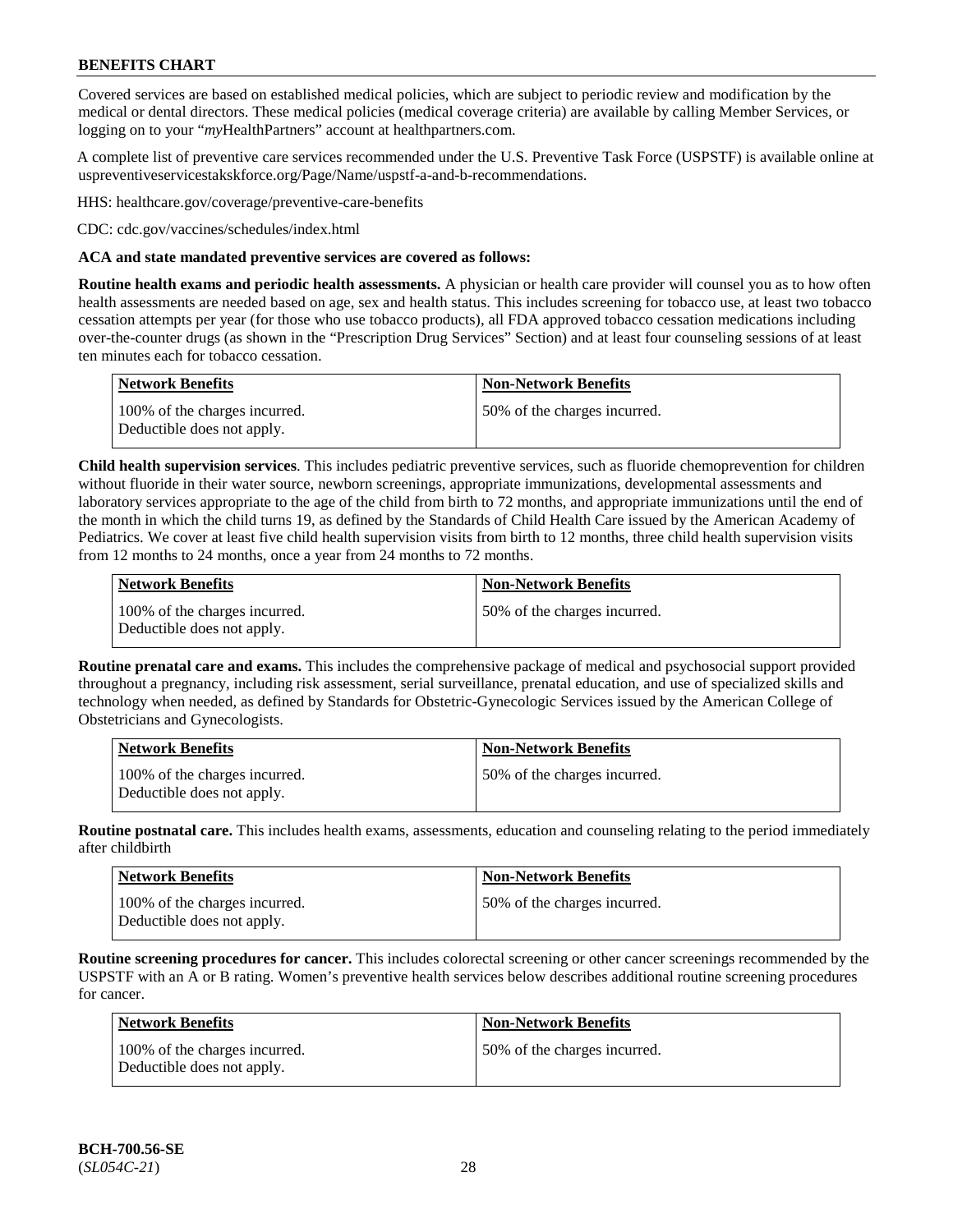**Professional voluntary family planning services.** This includes services to prevent or delay a pregnancy, including counseling and education. Services must be provided by a licensed provider.

| <b>Network Benefits</b>                                     | <b>Non-Network Benefits</b> |
|-------------------------------------------------------------|-----------------------------|
| 100% of the charges incurred.<br>Deductible does not apply. | See Network Benefits.       |

## **Adult immunizations**

| Network Benefits                                            | <b>Non-Network Benefits</b>  |
|-------------------------------------------------------------|------------------------------|
| 100% of the charges incurred.<br>Deductible does not apply. | 50% of the charges incurred. |

**Women's preventive services.**This includes mammograms\*, screenings for cervical cancer (pap smears), breast pumps, human papillomavirus (HPV) testing; counseling for sexually transmitted infections, counseling and screening for human immunodeficiency virus (HIV), and all FDA approved contraceptive methods as prescribed by a doctor, sterilization procedures, education and counseling (see the "Prescription Drug Services" section for coverage of oral contraceptive drugs). For women whose family history is associated with an increased risk for BRCA1 or BRCA2 gene mutations, we cover genetic counseling and BRCA screening without cost sharing, if appropriate and as determined by a physician

**\***Preventive mammogram screening includes digital breast tomosynthesis (3D mammograms) for members at risk for breast cancer.

"At risk for breast cancer" means: (1) having a family history with one or more first- or second-degree relatives with breast cancer; (2) testing positive for BRCA1 or BRCA2 mutations; (3) having heterogeneously dense breasts or extremely dense breasts based on the Breast Imaging Reporting and Data System established by the American College of Radiology; or (4) having a previous diagnosis of breast cancer.

| Network Benefits                                            | <b>Non-Network Benefits</b>  |
|-------------------------------------------------------------|------------------------------|
| 100% of the charges incurred.<br>Deductible does not apply. | 50% of the charges incurred. |

**Obesity screening and management.** We cover obesity screening and counseling for all ages during a routine preventive care exam. If you are age 18 or older and have a body mass index of 30 or more, we also cover intensive obesity management to help you lose weight. Your primary care doctor can coordinate these services.

| Network Benefits                                            | <b>Non-Network Benefits</b>  |
|-------------------------------------------------------------|------------------------------|
| 100% of the charges incurred.<br>Deductible does not apply. | 50% of the charges incurred. |

**Preventive Medications.** We cover preventive medications currently recommended by USPSTF with an A or B rating if they are prescribed by your medical provider and they are listed on our formulary. Preventive medications are subject to periodic review and modification. Changes would be effective in accordance with the federal rules and reflected in our current medical coverage criteria for preventive care services.

| <b>Network Benefits</b>                                     | <b>Non-Network Benefits</b>   |
|-------------------------------------------------------------|-------------------------------|
| 100% of the charges incurred.<br>Deductible does not apply. | 150% of the charges incurred. |

## **In addition to any ACA or state mandated preventive services referenced above, we cover the following eligible services:**

#### **Routine eye and hearing exams**

| <b>Network Benefits</b>                                     | <b>Non-Network Benefits</b>  |
|-------------------------------------------------------------|------------------------------|
| 100% of the charges incurred.<br>Deductible does not apply. | 50% of the charges incurred. |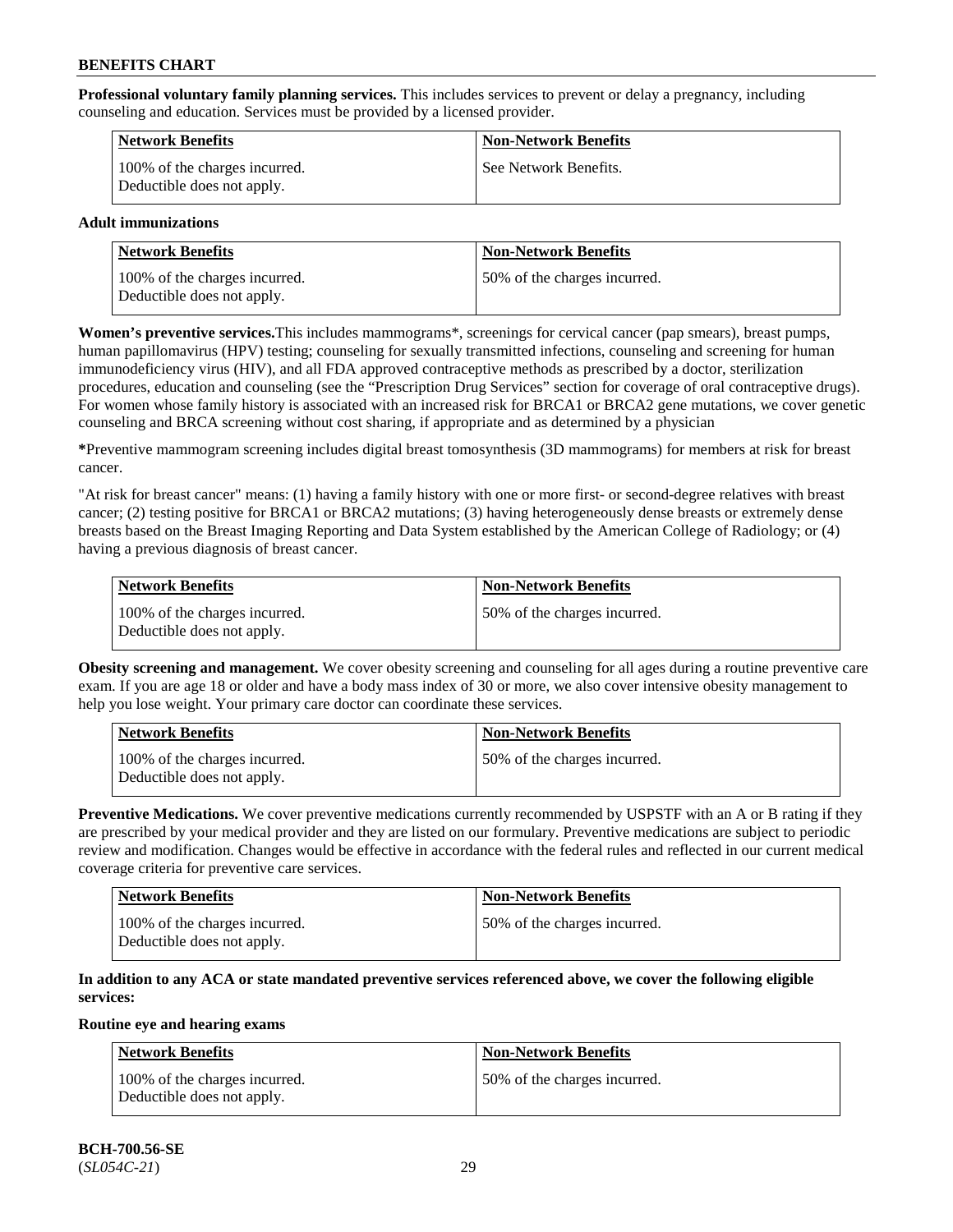**Ovarian cancer surveillance tests for women who are at risk.** "At risk for ovarian cancer" means (1) having a family history that includes any of the following: one or more first-degree or second-degree relatives with ovarian cancer, clusters of female relatives with breast cancer or nonpolyposis colorectal cancer; or (2) testing positive for BRCA1 or BRCA2 mutations. "Surveillance tests for ovarian cancer" means annual screening using: CA-125 serum tumor marker testing, transvaginal ultrasound, pelvic examination or other proven ovarian cancer screening tests currently being evaluated by the federal Food and Drug Administration or by the National Cancer Institute.

| <b>Network Benefits</b>                              | <b>Non-Network Benefits</b>                             |
|------------------------------------------------------|---------------------------------------------------------|
| Coverage level is same as corresponding Network      | Coverage level is same as corresponding Non-Network     |
| Benefit, depending on type of service provided, such | Benefit, depending on type of service provided, such as |
| as Diagnostic Imaging Services, Laboratory Services  | Diagnostic Imaging Services, Laboratory Services        |
| Office Visits for Illness or Injury or Preventive    | Office Visits for Illness or Injury or Preventive       |
| Services.                                            | Services.                                               |

#### **Limitations:**

• Services are not preventive if received as part of a visit to diagnose, manage or maintain an acute or chronic medical condition, illness or injury. When that occurs, unless otherwise indicated above, standard deductibles, copayments or coinsurance apply.

#### **Not Covered:**

See "Services Not Covered" in the Group Membership Contract.

## **SPECIFIED NON-NETWORK SERVICES**

## **Covered Services:**

We cover the following services when you elect to receive them from a non-network provider, at the same level of coverage we provide when you elect to receive the services from a network provider:

- Voluntary family planning of the conception and bearing of children.
- The provider visit(s) and test(s) necessary to make a diagnosis of infertility.
- Testing and treatment of sexually transmitted diseases (other than HIV).
- Testing for AIDS or other HIV-related conditions.

| <b>Network Benefits</b>                                                                                                                            | <b>Non-Network Benefits</b>                    |
|----------------------------------------------------------------------------------------------------------------------------------------------------|------------------------------------------------|
| Coverage level is same as corresponding Network<br>Benefit, depending on type of service provided, such as<br>Office Visits for Illness or Injury. | See Network Benefits for the services covered. |

#### **Not Covered:**

See "Services Not Covered" in the Group Membership Contract.

## **TELEMEDICINE BENEFIT**

#### **Covered Services:**

Telemedicine services are covered under this Benefits Chart, subject to our medical criteria.

| <b>Network Benefits</b>                                | <b>Non-Network Benefits</b>                            |
|--------------------------------------------------------|--------------------------------------------------------|
| Coverage level is same as corresponding Network        | Coverage level is same as corresponding Non-Network    |
| Benefit, depending upon type of service provided, such | Benefit, depending upon type of service provided, such |
| as Office Visits for Illness or Injury.                | as Office Visits for Illness or Injury.                |

### **Not Covered:**

See "Services Not Covered" in the Group Membership Contract.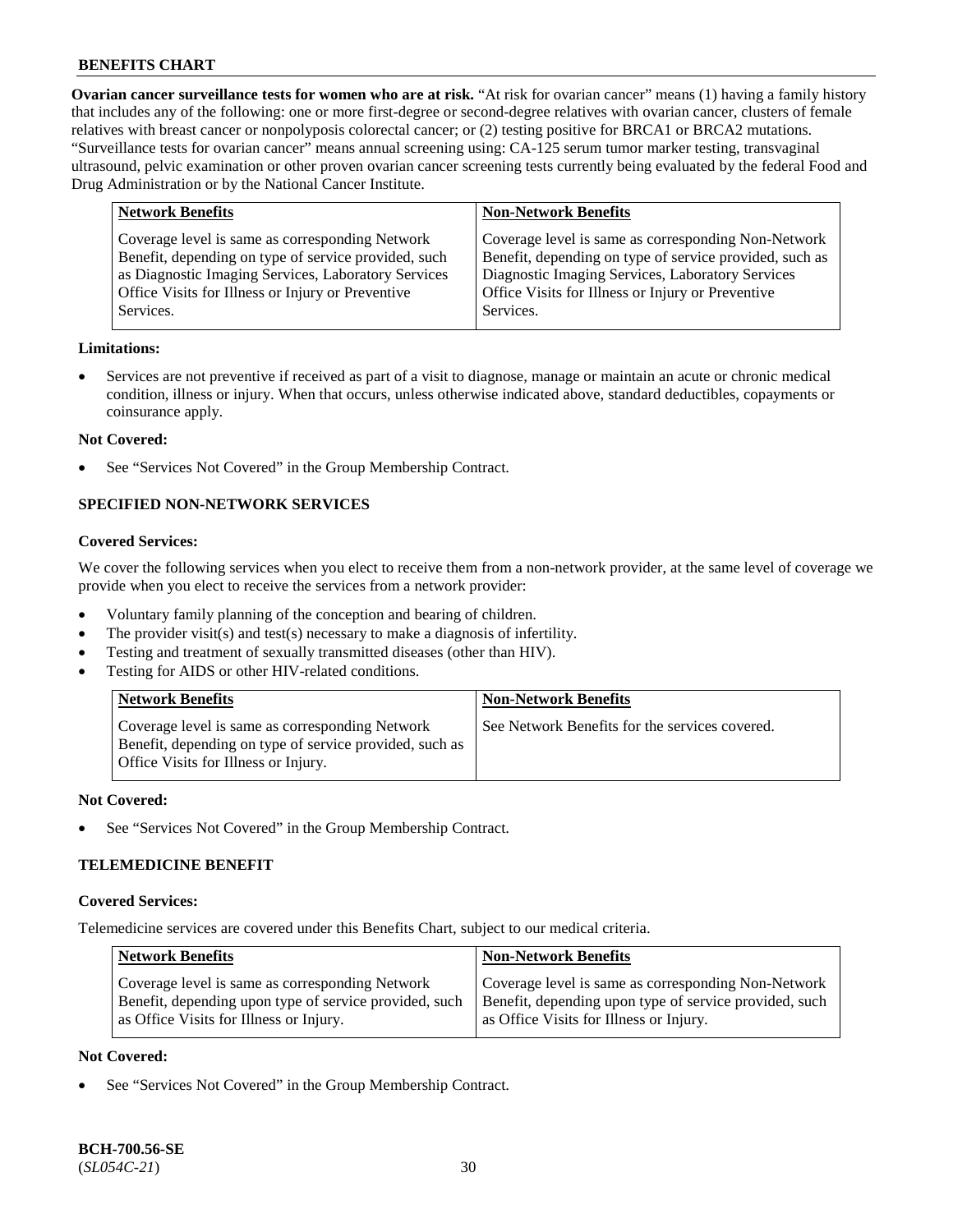## **TRANSPLANT SERVICES**

### **Applicable Definitions:**

**Autologous.** This is when the source of cells is from the individual's own marrow or stem cells.

**Allogeneic.** This is when the source of cells is from a related or unrelated donor's marrow or stem cells.

**Autologous Bone Marrow Transplant.** This is when the bone marrow is harvested from the individual and stored. The patient undergoes treatment which includes tumor ablation with high-dose chemotherapy and/or radiation. The bone marrow is reinfused (transplanted).

**Allogeneic Bone Marrow Transplant.** This is when the bone marrow is harvested from the related or unrelated donor and stored. The patient undergoes treatment which includes tumor ablation with high-dose chemotherapy and/or radiation. The bone marrow is reinfused (transplanted).

**Autologous/Allogeneic Stem Cell Support.** This is a treatment process that includes stem cell harvest from either bone marrow or peripheral blood, tumor ablation with high-dose chemotherapy and/or radiation, stem cell reinfusion, and related care. Autologous/allogeneic bone marrow transplantation and high dose chemotherapy with peripheral stem cell rescue/support are considered to be autologous/allogeneic stem cell support.

**Designated Transplant Center.** This is any health care provider, group or association of health care providers designated by us to provide services, supplies or drugs for specified transplants for our members.

**Transplant Services.** This is transplantation (including transplants) of the human organs or tissue listed below, including all related post-surgical treatment and drugs and multiple transplants for a related cause. Transplant services do not include other organ or tissue transplants or surgical implantation of mechanical devices functioning as a human organ, except surgical implantation of an FDA approved Ventricular Assist Device (VAD) or total artificial heart, functioning as a temporary bridge to heart transplantation.

Prior authorization is required prior to consultation to support coordination of care and benefits.

#### **Covered Services:**

We cover eligible transplant services (as defined above) while you are covered under this Benefits Chart. Transplants that will be considered for coverage are limited to the following:

- Kidney transplants for end-stage disease.
- Cornea transplants for end-stage disease.
- Heart transplants for end-stage disease.
- Lung transplants or heart/lung transplants for: (1) primary pulmonary hypertension; (2) Eisenmenger's syndrome; (3) endstage pulmonary fibrosis; (4) alpha 1 antitrypsin disease; (5) cystic fibrosis; and (6) emphysema.
- Liver transplants for: (1) biliary atresia in children; (2) primary biliary cirrhosis; (3) post-acute viral infection (including hepatitis A, hepatitis B antigen e negative and hepatitis C) causing acute atrophy or post-necrotic cirrhosis; (4) primary sclerosing cholangitis; (5) alcoholic cirrhosis; and (6) hepatocellular carcinoma.
- Allogeneic bone marrow transplants or peripheral stem cell support associated with high dose chemotherapy for: (1) acute myelogenous leukemia; (2) acute lymphocytic leukemia; (3) chronic myelogenous leukemia; (4) severe combined immunodeficiency disease; (5) Wiskott-Aldrich syndrome; (6) aplastic anemia; (7) sickle cell anemia; (8) non-relapsed or relapsed non-Hodgkin's lymphoma; (9) multiple myeloma; and (10) testicular cancer.
- Autologous bone marrow transplants or peripheral stem cell support associated with high-dose chemotherapy for: (1) acute leukemias; (2) non-Hodgkin's lymphoma; (3) Hodgkin's disease; (4) Burkitt's lymphoma; (5) neuroblastoma; (6) multiple myeloma; (7) chronic myelogenous leukemia; and (8) non-relapsed non-Hodgkin's lymphoma.
- Pancreas transplants for simultaneous pancreas-kidney transplants for diabetes, pancreas after kidney, living related segmental simultaneous pancreas kidney transplantation and pancreas transplant alone.

For Network Benefits, charges for transplant services must be incurred at a designated transplant center.

The transplant-related treatment provided, including expenses incurred for directly related donor services, shall be subject to and in accordance with the provisions, limitations, maximum and other terms of this Benefits Chart.

Medical and hospital expenses of the donor are covered only when the recipient is a member and the transplant and directly related donor expenses have been prior authorized for coverage. Treatment of medical complications that may occur to the donor are not covered. Donors are not considered members, and are therefore not eligible for the rights afforded to members under the Contract.